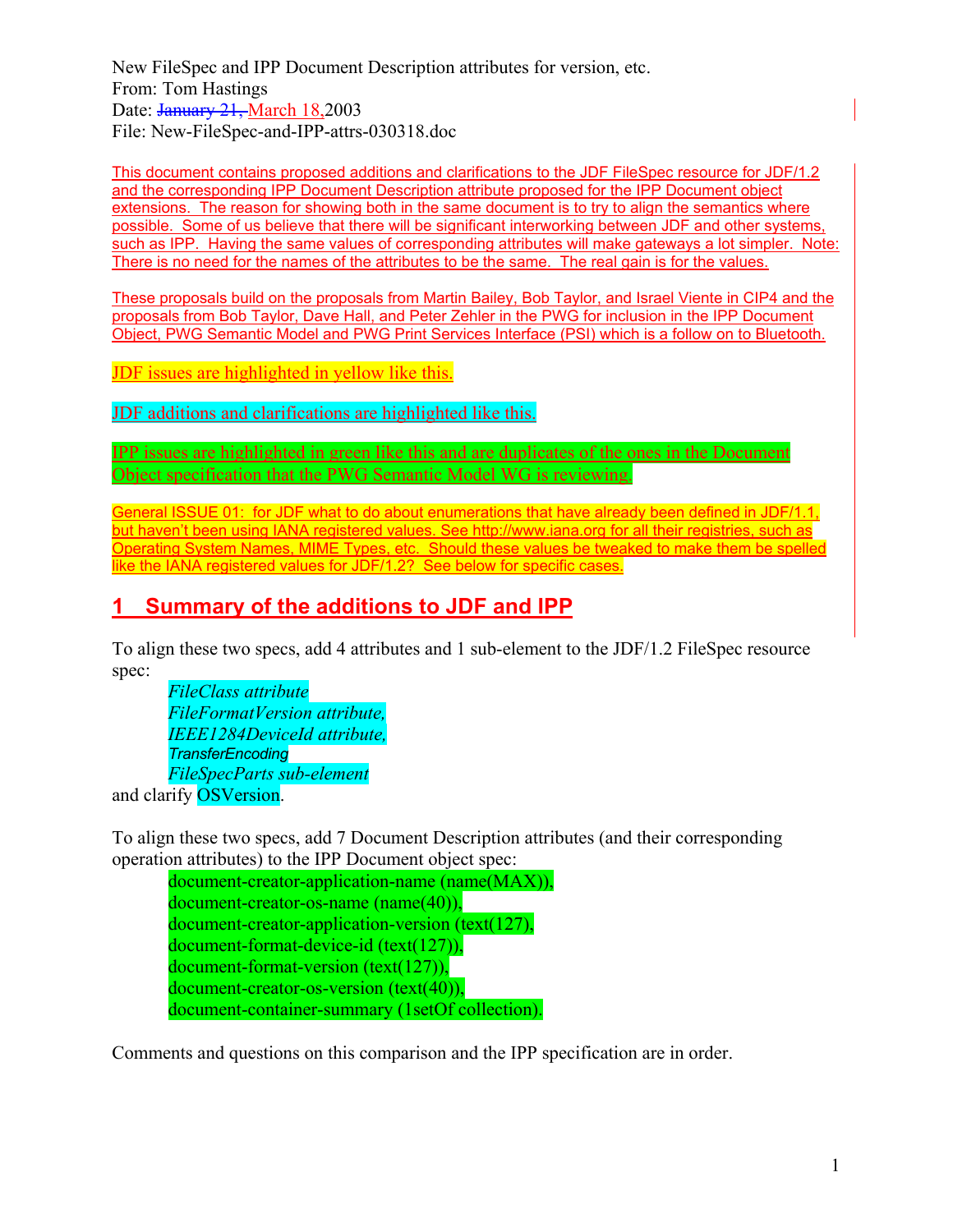# **2 Proposed additions to JDF FileSpec resource for JDF/1.2**

Here is the JDF/1.1 FileSpec specification with the proposed additions and clarifications indicated using revision marks:

## **7.2.55 FileSpec**

Modified in JDF 1.2 [Added 4 attributes: *FileClass*, *FileFormatVersion*, *IEEE1284DeviceId*, and *TransferEncoding,*  added 1 sub-element: FileSpecParts*,* **9** ISSUES]

Specification of a file or a set of files.

#### *Resource Properties*

| <b>Resource class:</b>      | Parameter                                                                                        |
|-----------------------------|--------------------------------------------------------------------------------------------------|
|                             | Resource referenced by: Error! Reference source not found.DBMergeParams, Error! Reference source |
|                             | not found. Layout Element, Error! Reference source not                                           |
|                             | found.PDLResourceAlias, Error! Reference source not found.ScanParams                             |
| <b>Example Partition:</b>   | Separation                                                                                       |
| <b>Input of processes:</b>  |                                                                                                  |
| <b>Output of processes:</b> |                                                                                                  |

#### *Resource Structure*

| Name                                                | Data Type   | Description                                                                                                                                                                                                                                                                                                                                                                 |
|-----------------------------------------------------|-------------|-----------------------------------------------------------------------------------------------------------------------------------------------------------------------------------------------------------------------------------------------------------------------------------------------------------------------------------------------------------------------------|
| <b>Application?</b>                                 | string      | Creator application, such as Photoshop or Microsoft Word. See<br>AppVersion for the version of the application.                                                                                                                                                                                                                                                             |
| AppOS $\overline{?}$<br>Modified in JDF 1           | enumeration | Operating system of the application that created the file. See<br><b>OSVersion</b> for the version number of the operating system.<br>Possible values are:<br>$Unknown - Default value$<br>DG UX<br>HP UX<br><b>IRIX</b><br><u>Linux</u><br>Mac<br><b>Solaris</b><br>$Sun-OS$<br><b>VMS</b><br>Windows<br><del>Linux</del><br><b>Solaris</b><br><b>IRIX</b><br><b>DG UX</b> |
|                                                     |             | HP UX                                                                                                                                                                                                                                                                                                                                                                       |
| <b>AppVersion?</b>                                  | string      | Version of the value of the Application attribute.                                                                                                                                                                                                                                                                                                                          |
| CheckSum?<br>New in JDF 1.1<br>Modified in JDF 1.1A | hexBinary   | Checksum of the file being referenced using the RSA MD5<br>algorithm. In JDF 1.1a, the term RSA MD was completed to RSA<br>MD5. The data type was modified to hexBinary to accommodate<br>the 128 bit output of the MD5 algorithm.                                                                                                                                          |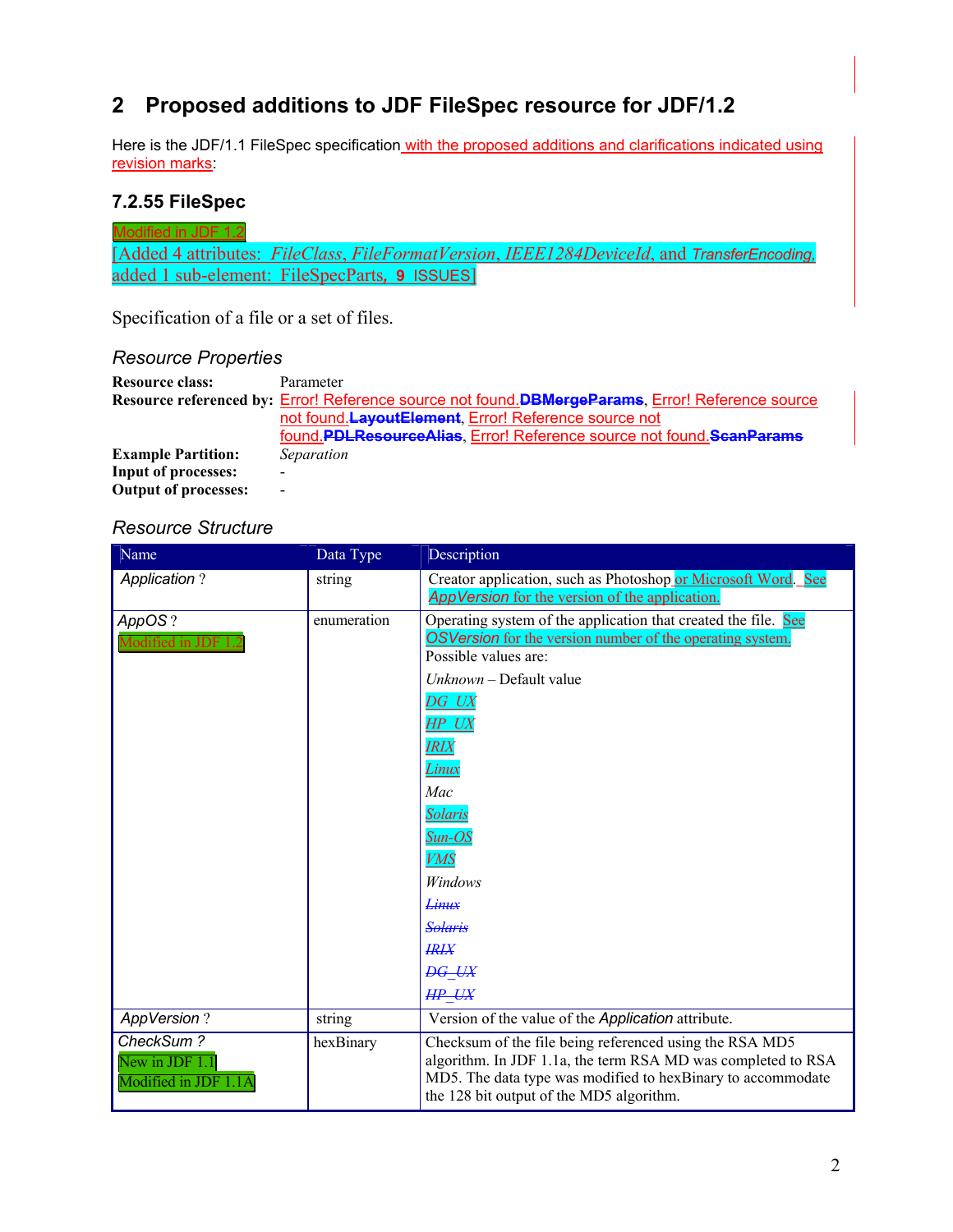| Name                                         | Data Type      | Description                                                                                                                                           |
|----------------------------------------------|----------------|-------------------------------------------------------------------------------------------------------------------------------------------------------|
| Compression?                                 | enumeration    | Indicates how the file is compressed. Possible values are:                                                                                            |
|                                              |                | None - The file is not compressed. Default value.                                                                                                     |
|                                              |                | Deflate – The file is compressed using ZIP public domain<br>compression (RFC 1951)                                                                    |
|                                              |                | $Gzip$ – GNU zip compression technology (RFC 1952)                                                                                                    |
|                                              |                | Compress - UNIX compression (RFC 1977)                                                                                                                |
| Disposition?                                 | enumeration    | Indicates what the device should do with the file when the process<br>that uses this resource as an input resource completes. Possible<br>values are: |
|                                              |                | $Unlink$ – The device should release the file.                                                                                                        |
|                                              |                | Delete - The device should attempt to delete the file.                                                                                                |
|                                              |                | Retain - The device should do nothing with the file. Default value.                                                                                   |
| DocumentNaturalLang?                         | language       | The natural language of the document this FileSpec refers to.<br>Example values:                                                                      |
|                                              |                | 'en': for English                                                                                                                                     |
|                                              |                | 'en-us': for US English                                                                                                                               |
|                                              |                | 'fr': for French                                                                                                                                      |
|                                              |                | 'de': for German                                                                                                                                      |
| <b>FileClass</b>                             | <b>NMTOKEN</b> | Identifies the class of file. Possible values include:                                                                                                |
| New in JDF 1.1<br><b>ISSUE 02: OK to add</b> |                | <b>ByteMap</b> – the file is a byte map. See Byte Map resource                                                                                        |
| FileClass to JDF/1.2?                        |                | Font – the file is a font. The FontDetails attribute indicates<br>information about the Font.                                                         |
|                                              |                | Form – the file is an electronic form that will be merged with<br>other PDL data.                                                                     |
|                                              |                | Logo – the file is an electronic logo that will be merged with other<br>PDL data.                                                                     |
|                                              |                | Printable – the file is printable. The MIMEType attribute must be<br>supplied, unless the file format does not have either an IANA-                   |
|                                              |                | registered MIME type or a private MIME type. The default.                                                                                             |
| FileFormat?                                  | string         | A formatting string used with the Template attribute to define a<br>sequence of filenames in a batch process.                                         |
|                                              |                | If neither URL nor UID are present, both FileFormat and                                                                                               |
|                                              |                | FileTemplate must be present, unless the resource is a pipe. For                                                                                      |
|                                              |                | more information, see the text following this table.                                                                                                  |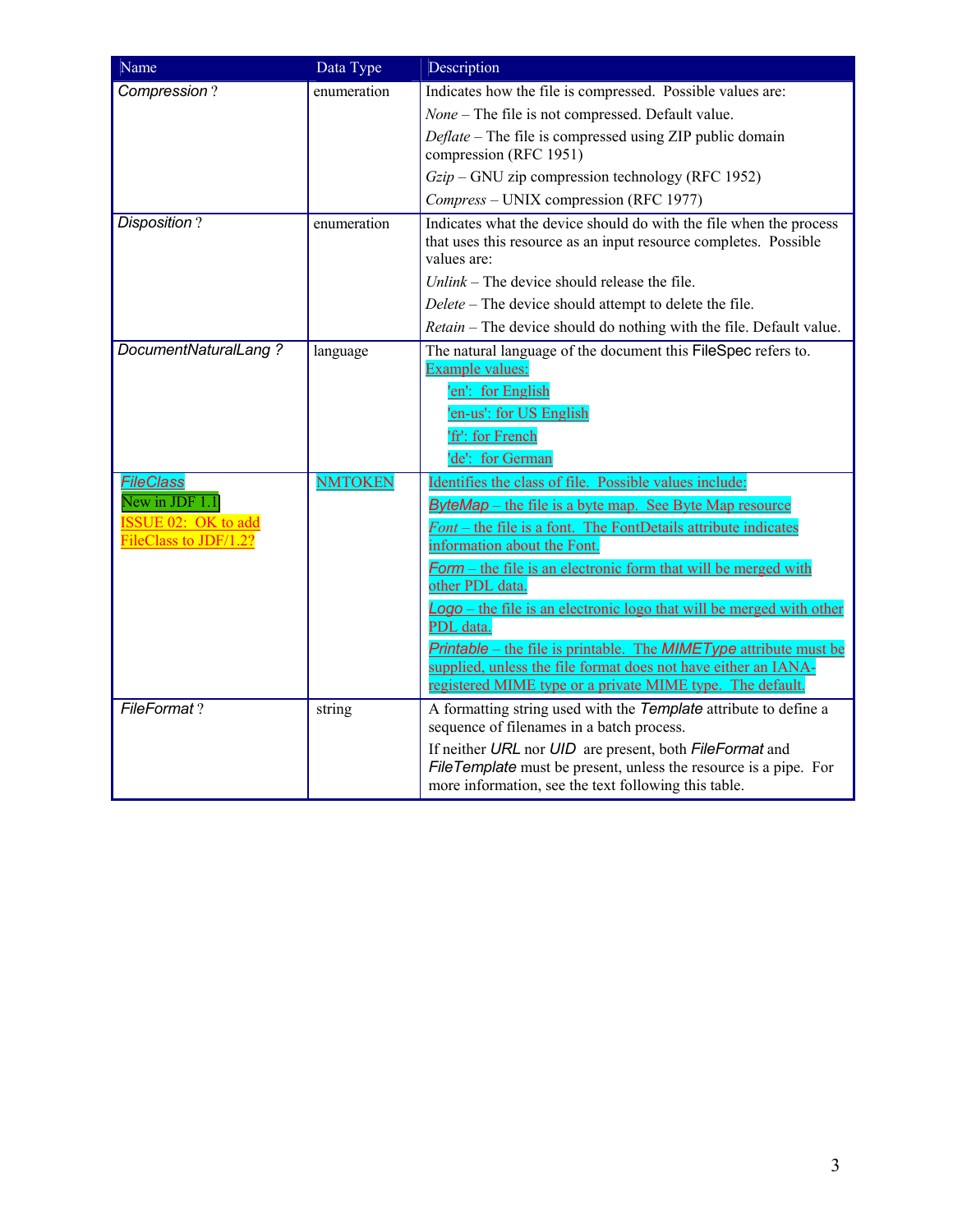| Name                                         | Data Type | Description                                                                                                                                                                                                                                                                                                                                                                                                                                                                                                                                                                                                                                                                                                                                                                                                                                                                                                                                                                                                                                                                                                                                                                                                                      |
|----------------------------------------------|-----------|----------------------------------------------------------------------------------------------------------------------------------------------------------------------------------------------------------------------------------------------------------------------------------------------------------------------------------------------------------------------------------------------------------------------------------------------------------------------------------------------------------------------------------------------------------------------------------------------------------------------------------------------------------------------------------------------------------------------------------------------------------------------------------------------------------------------------------------------------------------------------------------------------------------------------------------------------------------------------------------------------------------------------------------------------------------------------------------------------------------------------------------------------------------------------------------------------------------------------------|
| <u>FileFormatVersion ?</u><br>New in JDF 1.2 | string    | The level, version, or standard's body designation of the file<br>format identified by Mime Type. Some possible values are the<br>same as the Printer MIB [RFC1759] prtInterpreterLangLevel.<br>Possible values from the Printer MIB include:<br>"3" – level 3 of PostScript<br>"5e" – version 5e of PCL 5e<br>For those document formats that are defined in standards, other<br>possible values are the official designation of that standard. Such<br>values must use the standards body's complete designation and<br>preserving case, SPACE characters, version numbers, dates (if<br>used by the standards organization to designate the standard), and<br>all special characters that are in the standard designation. These<br>possible values include:<br>"2000" - For Microsoft Word 2000<br>"ISO 12639-1998" - For ISO 12639:1998 standard that<br>specifies TIFF/IT Profile 1 [ISO 12639].<br>"ISO 15930-1:2001PDF/X-1:2001" - For the ISO standard that<br>specifies PDF/X [iso15930]. ISSUE 03: OK to use the official<br>ISO standard number, part number and date: ISO 15930-<br>1:2001" instead of "PDF/X-1:2001"?<br><b>ISSUE 04:</b> If so, how do you specify PDF/X-1a which is also<br>specified in Part 1? |
| FileSize?                                    | integer   | Size of the file in Byte.                                                                                                                                                                                                                                                                                                                                                                                                                                                                                                                                                                                                                                                                                                                                                                                                                                                                                                                                                                                                                                                                                                                                                                                                        |
| FileTemplate?                                | string    | A template, used with <i>FileFormat</i> , to define a sequence of<br>filenames in a batch process. If neither URL nor UID is present,<br>both FileFormat and FileTemplate must be present, unless the<br>resource is a pipe.                                                                                                                                                                                                                                                                                                                                                                                                                                                                                                                                                                                                                                                                                                                                                                                                                                                                                                                                                                                                     |
| FileVersion?                                 | string    | Version of the file referenced by this FileSpec.                                                                                                                                                                                                                                                                                                                                                                                                                                                                                                                                                                                                                                                                                                                                                                                                                                                                                                                                                                                                                                                                                                                                                                                 |
| New in JDF 1.1                               |           | ISSUE 05: Is FileVersion for file systems that have automatic<br>version numbering, like Tenex and CVS?                                                                                                                                                                                                                                                                                                                                                                                                                                                                                                                                                                                                                                                                                                                                                                                                                                                                                                                                                                                                                                                                                                                          |
| IEEE1284DeviceId?<br>New in JDF 1            | string    | Identifies the type of device for which the document was<br>formatted, including manufacturer and model. The value of this<br>variable MUST exactly match the IEEE 1284-2000 Device ID<br>string, except the length field MUST NOT be specified. See the<br>Microsoft Universal Plug and Play [upnp] section 2.2.6 DeviceId<br>parameter for details. Here is an example showing only the<br>required fields for a PostScript document:<br>MANUFACTURER: ACME Co.; COMMAND<br>SET: PS; MODEL: LaserBeam 9;<br>(See IEEE 1284-2000 clause 7.6)                                                                                                                                                                                                                                                                                                                                                                                                                                                                                                                                                                                                                                                                                    |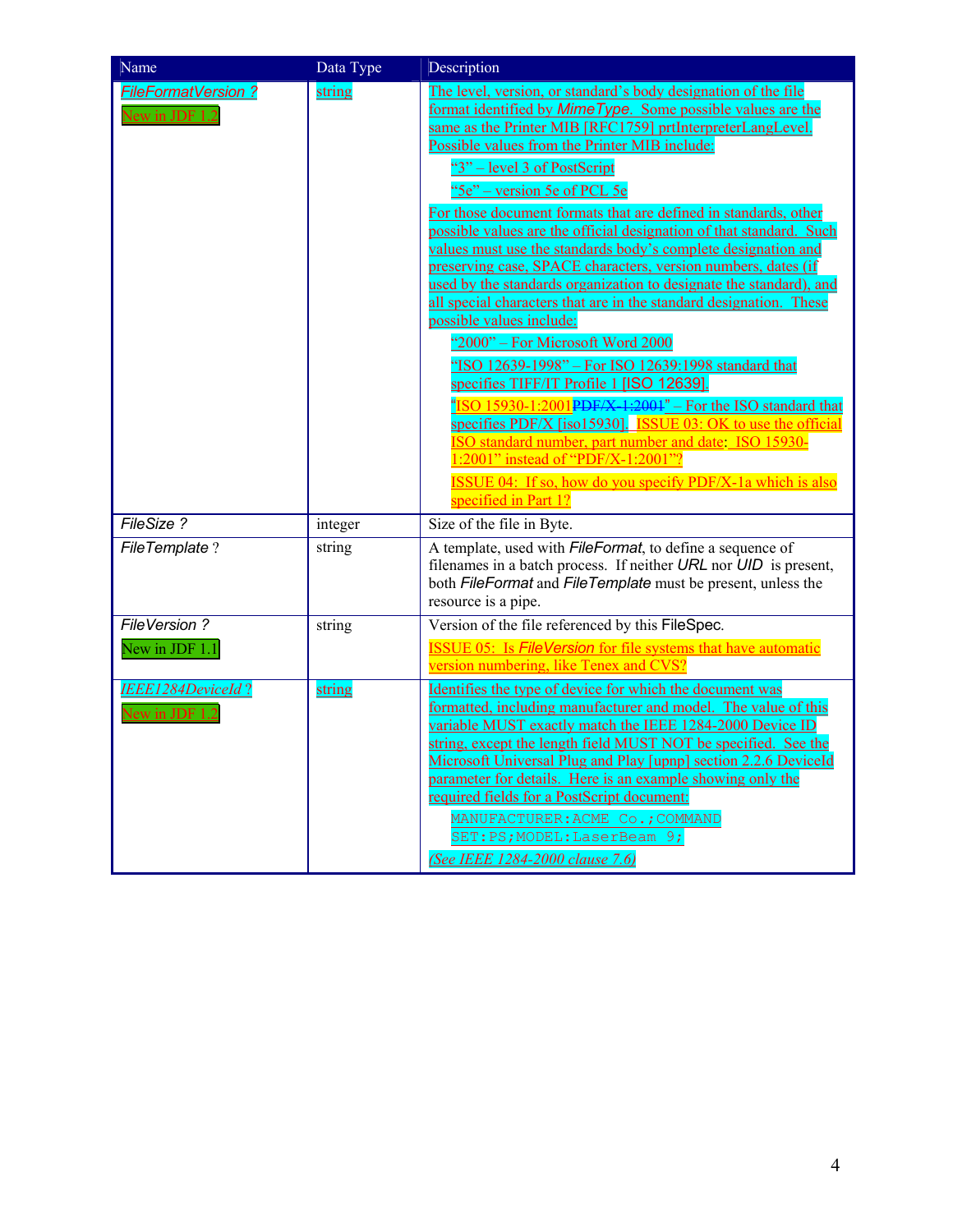| Name                              | Data Type      | Description                                                                                                                                                                                                                                                                                                                                                                                                                                                                                                                                                                                                                                                                                                                                                                                                                                                                                                                                                                                                                                                           |
|-----------------------------------|----------------|-----------------------------------------------------------------------------------------------------------------------------------------------------------------------------------------------------------------------------------------------------------------------------------------------------------------------------------------------------------------------------------------------------------------------------------------------------------------------------------------------------------------------------------------------------------------------------------------------------------------------------------------------------------------------------------------------------------------------------------------------------------------------------------------------------------------------------------------------------------------------------------------------------------------------------------------------------------------------------------------------------------------------------------------------------------------------|
| MimeType?<br>Modified in JDF 1.2  | string         | Mime type of the file. If the file format doesn't have either a<br>MIME type registered with IANA [iana-mt] or a private MIME<br>type, FileClass and/or FileFormatVersion may be supplied to<br>identify the format of the file. Possible Mime Type values<br>include: ISSUE (Martin): Need the names and references for<br>these MIME types.<br>"application/msword" – Microsoft Word [iana-mt]<br>"application/pdf" – Adobe Portable Document Format [iana-<br>mt]<br>"application/postscript" – Adobe PostScript <sup>™</sup> See [rfc2045,<br>rfc2046, iana-mt]<br>"application/vnd.hp-PCL" - Hewlett Packard Printer Control<br>Language (PCL™) [iana-mt]<br>"application/zip" – public domain ZIP compression [rfc1951].<br>See also FileSpecParts element to summarize the<br>contents. [iana-mt]<br>"image/jpeg" – JPEG [rfc2045, rfc2046, iana-mt]]<br>"image/tiff" – Tag Image File Format [rfc2302]<br>"multipart/related" – related files combined as a MIME<br>multipart package [rfc2387]. See also FileSpecParts<br>element to summarize the contents. |
|                                   |                | <b>ISSUE 06:</b> Which additional MIME type values from the IPP list<br>should we add to JDF?<br><b>ISSUE 07:</b> What about adding "application/octet-stream" which<br>means auto sense?                                                                                                                                                                                                                                                                                                                                                                                                                                                                                                                                                                                                                                                                                                                                                                                                                                                                             |
| OSVersion?<br>Modified in JDF 1.2 | string         | Version of the operating system identified by AppOS. Possible<br>values include: "Unknown" and the version number part of the<br><b>IANA Registry of Operating System Names [iana-mt], not</b><br>including the first HYPHEN (-) character that separates the name<br>from the version. See: http://www.iana.org/assignments/operating-<br>system-names.<br>Examples of AppOS and OSVersion values:<br>For AppOS = "Linux": "2.2."<br>For AppOS = "Mac": " $X$ "<br>For $AppOS = "Sun-OS": "4.0"$<br>For $AppOS = "UNIX"$ : "BSD", "V", "V.1<br>". " $V.2$ ". " $V.3$ "<br>$\rm ^{4}PC$ .<br>For $AppOS = "Windows" : "95", "98",$<br>$"NT"$ .<br>$\gamma$ NT-5".<br>"2000", " $XP$ "                                                                                                                                                                                                                                                                                                                                                                                 |
| PageOrder ?                       | enumeration    | Indicates whether the pages in the file are in reverse order.<br>Possible values are:<br>Ascending – The first page in the file is the lowest numbered page.<br>Descending – The first page in the file is the highest numbered                                                                                                                                                                                                                                                                                                                                                                                                                                                                                                                                                                                                                                                                                                                                                                                                                                       |
| ResourceUsage ?                   | <b>NMTOKEN</b> | page.<br>If an element uses more than one FileSpec subelement, this<br>attribute is used to refer from the parent element to a certain child<br>element of this type, for example, see <b>Error! Reference source</b><br>not found. ColorSpaceConversionParams.                                                                                                                                                                                                                                                                                                                                                                                                                                                                                                                                                                                                                                                                                                                                                                                                       |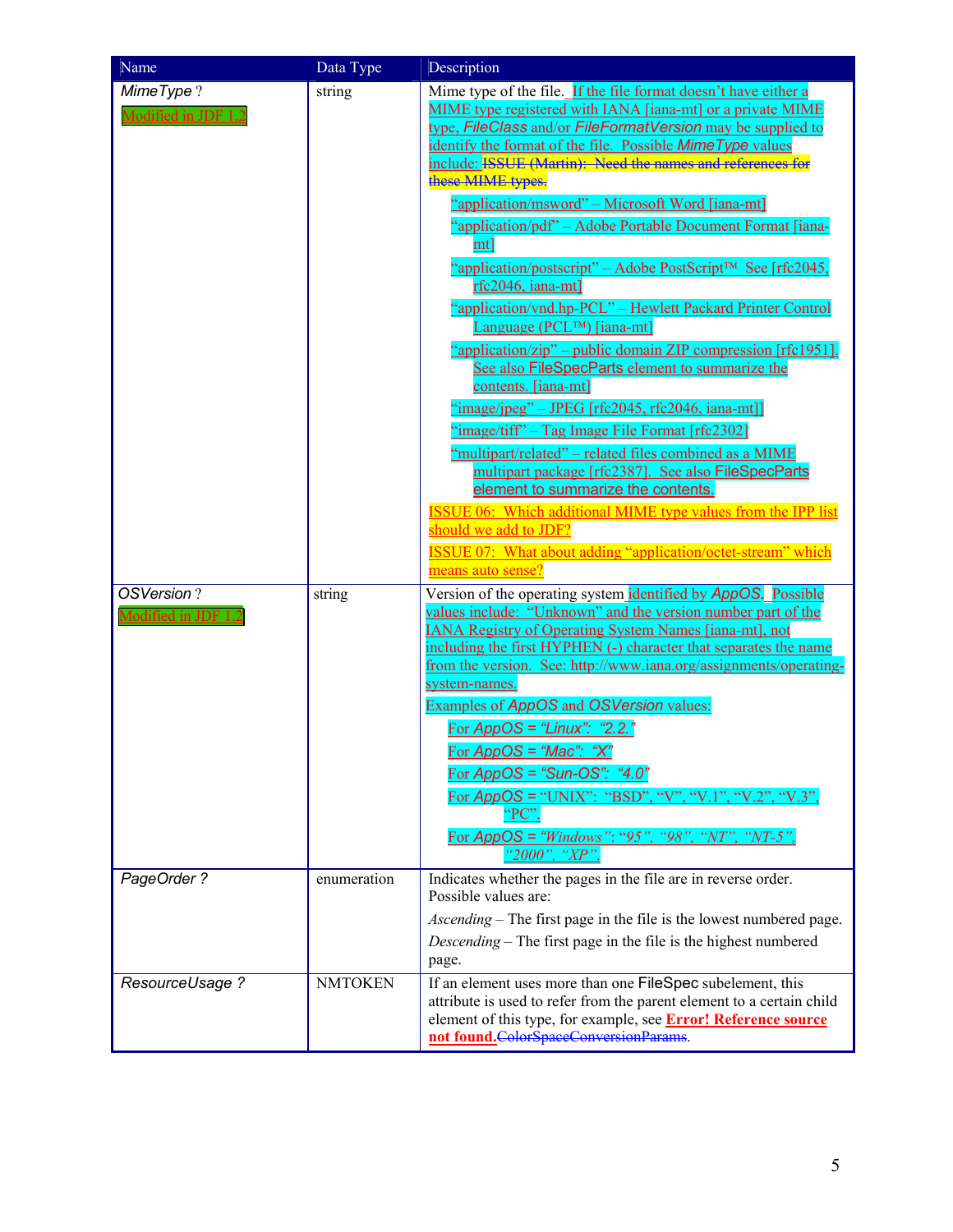| Name                      | Data Type      | Description                                                                                                                                                                                                                                                                                                                                                                                                                                                                                                                                                                                                                                                                                                                                                                                                                                                                                                                                                                                                                                                                                                                                                                                                                                                                                                                                                                                                                                                                                                                                                                                                                                                                                                                                                                                                                                                                                                                                                             |
|---------------------------|----------------|-------------------------------------------------------------------------------------------------------------------------------------------------------------------------------------------------------------------------------------------------------------------------------------------------------------------------------------------------------------------------------------------------------------------------------------------------------------------------------------------------------------------------------------------------------------------------------------------------------------------------------------------------------------------------------------------------------------------------------------------------------------------------------------------------------------------------------------------------------------------------------------------------------------------------------------------------------------------------------------------------------------------------------------------------------------------------------------------------------------------------------------------------------------------------------------------------------------------------------------------------------------------------------------------------------------------------------------------------------------------------------------------------------------------------------------------------------------------------------------------------------------------------------------------------------------------------------------------------------------------------------------------------------------------------------------------------------------------------------------------------------------------------------------------------------------------------------------------------------------------------------------------------------------------------------------------------------------------------|
| <b>TransferEncoding</b>   | <b>NMTOKEN</b> | <u>Type of transfer encoding for purposes of transferring the files.</u><br><b>TransferEncoding</b> does not specify the character encoding of the<br>files themselves. When receiving files, the receiver first decodes<br>and applies the attributes in this order:<br>(1) TransferEncoding<br>(2) Mime Type<br>(3) if Mime Type is a container type (e.g., multipart/related<br>or application/zip), the Mime Type value(s) in the<br><b>FileSpecParts subelement(s)</b><br>Possible values include:<br><b>Base64 - A format for encoding arbitrary binary information</b><br>for transmission by electronic mail.<br><i>BinHex</i> - Binhex encoding converts an 8-bit file into a 7-bit<br>format, similar to uuencoding. Binhex format preserves file<br>attributes, as well as Macintosh resource forks, and<br>includes CRC (Cyclic Redundancy Check) error-checking.<br>This encoding method works on any type of file, including<br>formatted word processing and spreadsheet files, graphics<br>files, and even executable files ( <i>i.e.</i> programs or<br>applications). Encoded files usually have a .HOX<br>extension.<br>Note: BinHex is not to be confused with MacBinary<br>encoding, which is an 8-bit format. For more information<br>see: http://www.natural-<br>innovations.com/boo/binhex.html#info<br>MacBinary - A format that combines the two forks of a Mac<br>file, together with the file information (Name, Creator<br>Application, File Type, etc) into a single binary data<br>stream, suitable for storage or transferring through non-<br>Mac systems. For more information see:<br>http://astronomy.swin.edu.au/~pbourke/dataformats/macbi<br>nary/<br>None - Default<br><b>UUEncode - A set of algorithms for converting files into a</b><br>series of 7-bit ASCII characters that can be transmitted<br>over the Internet. Originally, uuencode stood for Unix-to-<br>Unix encode, but it has since become a universal protocol |
|                           |                | used to transfer files between different platforms such as<br>Unix, Windows, and Macintosh. Uuencoding is especially<br>popular for sending e-mail attachments. For more<br>information see:<br>http://www.webopedia.com/TERM/U/Uuencode.html                                                                                                                                                                                                                                                                                                                                                                                                                                                                                                                                                                                                                                                                                                                                                                                                                                                                                                                                                                                                                                                                                                                                                                                                                                                                                                                                                                                                                                                                                                                                                                                                                                                                                                                           |
| $UID$ ?<br>New in JDF 1.1 | string         | Unique internal ID of the referenced file. This attribute is<br>dependent on the type of file that is referenced:<br>PDF: Variable unique identifier in the ID field of the PDF file's<br>trailer.<br>ICC Profile: Profile ID in byte 84-99 of the ICC profile header.<br>Others – Format specific.                                                                                                                                                                                                                                                                                                                                                                                                                                                                                                                                                                                                                                                                                                                                                                                                                                                                                                                                                                                                                                                                                                                                                                                                                                                                                                                                                                                                                                                                                                                                                                                                                                                                     |
| URL ?                     | <b>URL</b>     | Location of the file. If URL is not present, and neither FileFormat<br>nor FileTemplate are present, the referencing resource must be a<br>pipe.                                                                                                                                                                                                                                                                                                                                                                                                                                                                                                                                                                                                                                                                                                                                                                                                                                                                                                                                                                                                                                                                                                                                                                                                                                                                                                                                                                                                                                                                                                                                                                                                                                                                                                                                                                                                                        |
| <b>UserFileName?</b>      | string         | A user-friendly name which may be used to identify the file, but is<br>not guaranteed to be unique.                                                                                                                                                                                                                                                                                                                                                                                                                                                                                                                                                                                                                                                                                                                                                                                                                                                                                                                                                                                                                                                                                                                                                                                                                                                                                                                                                                                                                                                                                                                                                                                                                                                                                                                                                                                                                                                                     |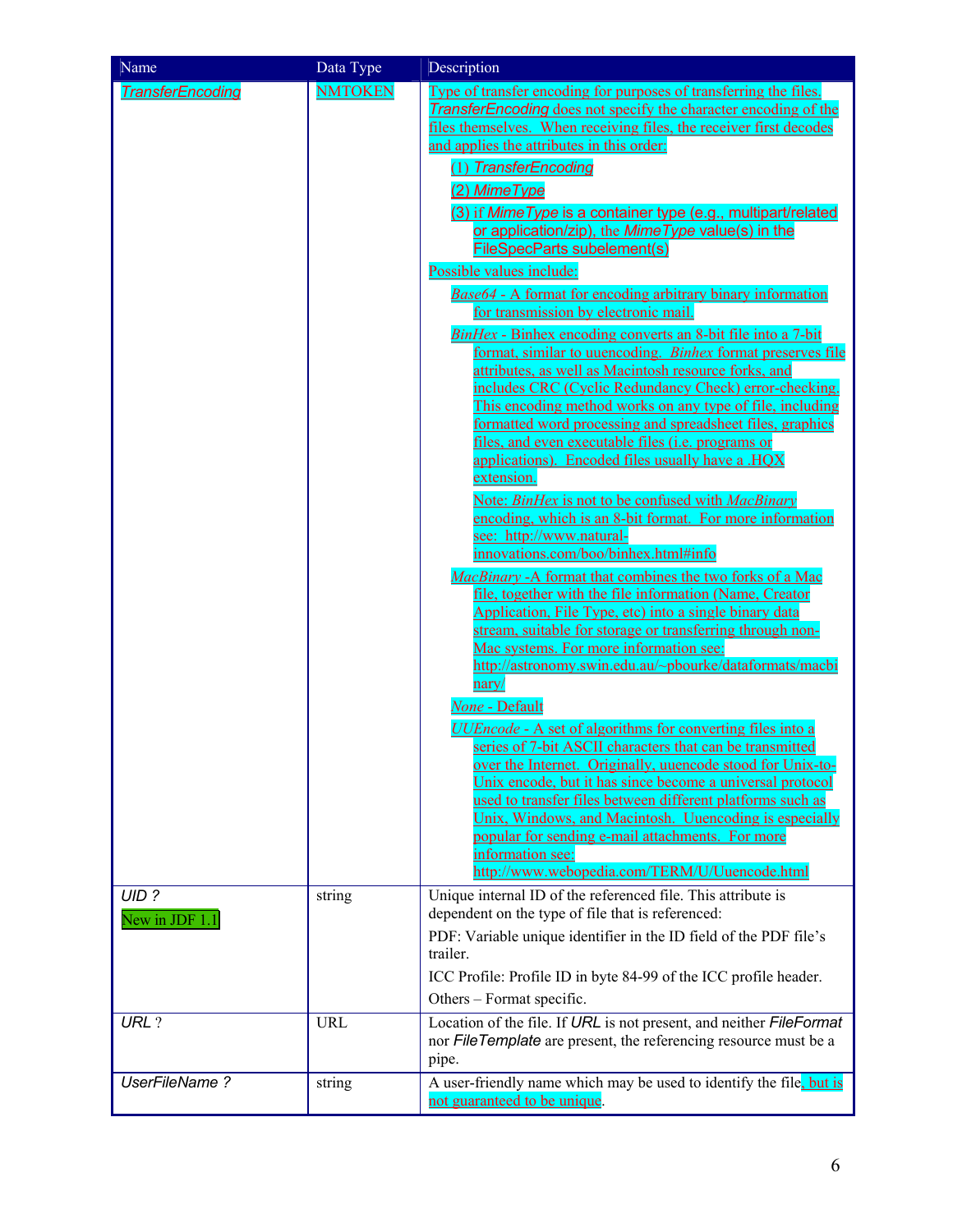| Name                                    | Data Type      | Description                                                                                                                                                                                                                                                                                                                                                                                                                                                                                                                                                                                                                                                                                                                                                                                                                                                                                                                                                                                                                                                                                                                                                                                                                                                                                                                                                                                         |
|-----------------------------------------|----------------|-----------------------------------------------------------------------------------------------------------------------------------------------------------------------------------------------------------------------------------------------------------------------------------------------------------------------------------------------------------------------------------------------------------------------------------------------------------------------------------------------------------------------------------------------------------------------------------------------------------------------------------------------------------------------------------------------------------------------------------------------------------------------------------------------------------------------------------------------------------------------------------------------------------------------------------------------------------------------------------------------------------------------------------------------------------------------------------------------------------------------------------------------------------------------------------------------------------------------------------------------------------------------------------------------------------------------------------------------------------------------------------------------------|
| FileAlias *                             | element        | Defines a set of mappings between file names that may occur in<br>the document and URLs (which may refer to external files or parts<br>of a MIME message). <b>ISSUE 08:</b> I don't understand what a<br>FileAlias is. Can we have an example and a better explanation?                                                                                                                                                                                                                                                                                                                                                                                                                                                                                                                                                                                                                                                                                                                                                                                                                                                                                                                                                                                                                                                                                                                             |
| <b>FileSpecParts*</b><br>New in JDF 1.2 | <u>element</u> | When MimeType is a container file format, such as<br>"application/zip' or "multipart/related" [RFC2387], this<br>subelement summarizes the distinct types of files in the container<br>file.<br>The purpose of the FileSpecParts element is to allow a receiving<br>Printer to determine whether or not it supports all of the file<br>formats in the supplied instance of the container. However, the<br>FileSpecParts element does not provide means to associate each<br>element instance with a particular file in the container file, so<br>FileSpecParts does not provide a "manifest" of the container.<br>There must note be any duplicate FileSpecParts elements values,<br>that is, no elements with all the same attribute values; its a set, not<br>a sequence. So 1 PCL file and 100 PostScript files with the same<br>details in a .zip file would have MimeType = "application/zip" at<br>the top level and 2 FileSpecParts sub-elements: one with<br>$MimeType = "application/vnd.hp- PCL"$ and the other with<br>$MimeType = "application/postscript"$<br>If a file in a container file is itself a container file, the single<br><b>FileSpecParts element(s) SHOULD contain the flattened distinct</b><br>collection values for all files at all nested levels. The<br><b>FileSpecParts element(s) is not recursively defined to contain</b><br>further FileSpecParts element(s). |

## *Structure of FileAlias Subelement*

| Name               | Data Type                                                                                                                                                                                     | Description                                                 |  |
|--------------------|-----------------------------------------------------------------------------------------------------------------------------------------------------------------------------------------------|-------------------------------------------------------------|--|
| Alias              | string                                                                                                                                                                                        | The filename which is expected to occur in the file.        |  |
| <b>Disposition</b> | enumeration<br>Indicates what the device should do with the file referenced by this<br>alias when the process that uses this resource as an input resource<br>completes. Possible values are: |                                                             |  |
|                    |                                                                                                                                                                                               | Unlink – The device should release the file.                |  |
|                    |                                                                                                                                                                                               | Delete – The device should attempt to delete the file.      |  |
|                    |                                                                                                                                                                                               | <i>Retain</i> – The device should do nothing with the file. |  |
| MimeType?          | string                                                                                                                                                                                        | Mime type of the file.                                      |  |
| <b>URL</b>         | URL                                                                                                                                                                                           | The URL which identifies the file the alias refers to.      |  |

## *Structure of FileSpecParts Subelement*

| <b>Name</b>               | Data Type   | <b>Description</b>                                                                                 |
|---------------------------|-------------|----------------------------------------------------------------------------------------------------|
| <b>Application?</b>       | string      | See FileSpec:: Application.                                                                        |
| <b>AppOS?</b>             | enumeration | See FileSpec:: AppOS.                                                                              |
| <b>AppVersion?</b>        | string      | See FileSpec:: AppVersion.                                                                         |
| DocumentNaturalLang?      | language    | See FileSpec::DocumentNaturalLang.                                                                 |
| <b>FileFormatVersion?</b> | string      | See FileSpec:: FileFormatVersion.                                                                  |
| <b>FileTemplate?</b>      | string      | See FileSpec:: FileTemplate. ISSUE 09: Should FileTemplate be<br>included in FileSpecParts or not? |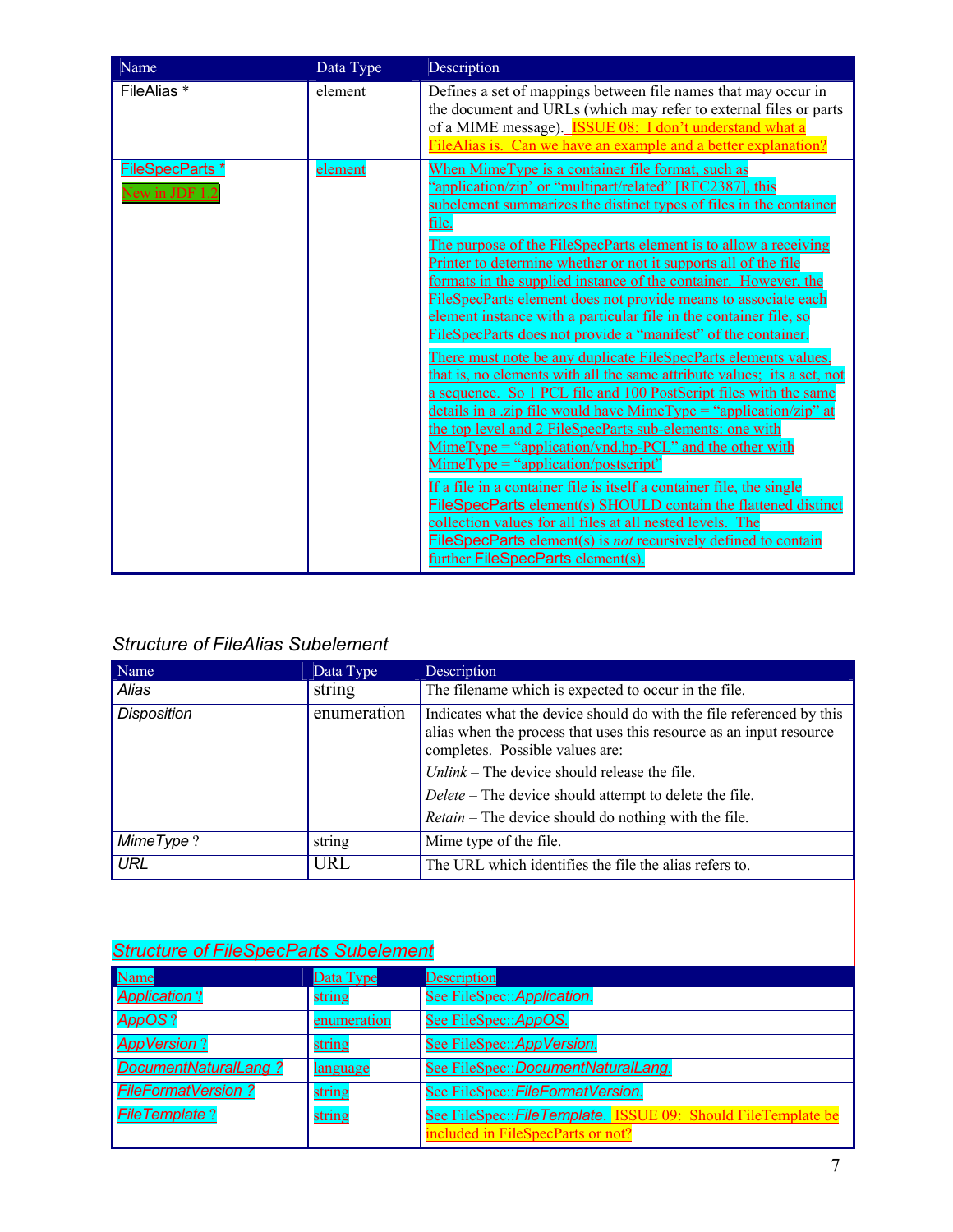| IEEE1284DeviceId? | <u>string</u> | See FileSpec:: <i>IEEE1284DeviceId</i> |
|-------------------|---------------|----------------------------------------|
| MimeType?         | string        | See FileSpec:: <i>MimeType</i>         |
| <b>OSVersion?</b> | string        | See FileSpec:: OSVersion               |

### *Usage of Format and Template*

The function defined when using the attributes *FileFormat* and *FileTemplate* is drawn from the same root as the standard C print function and, therefore, overtly resembles the model of that function. *FileFormat* is the first argument and *FileTemplate* is a comma-separated list of the additional arguments. *FileTemplate* may contain the following operators  $: +,-, *, ',\%$ <sub>0</sub>, which are evaluated using standard C-operator precedence and the variables defined in the following table:

| Name                 | Description                                                                                                                           |
|----------------------|---------------------------------------------------------------------------------------------------------------------------------------|
| element              | Integer iterator over all elements in a given page. Restarts at 0 for each page.                                                      |
| $\mathbf{1}$         | Integer iterator over all files produced by this process. 0-based numbering.                                                          |
| page                 | Integer iterator over the page number of a document. This is equivalent to r for the case that<br>each run contains exactly one page. |
| r                    | Integer iterator over all RunList partitions with a partition key of "Run" in an input<br><b>RunList.</b>                             |
| r <sub>1</sub>       | Integer iterator over all indices in an input Run of a <b>RunList</b> . This index is equivalent to<br>looping over a RunIndex.       |
| sep                  | Separation as defined in the separation PartIDKey of a partitioned resource.                                                          |
| surf                 | Surface string, "Front" or "Back"                                                                                                     |
| <b>SheetName</b>     | SheetName string of a partitioned resource.                                                                                           |
| <b>SignatureName</b> | SignatureName string of a partitioned resource.                                                                                       |
| <b>TileX</b>         | X coordinate of a Tile                                                                                                                |
| TileY                | Y coordinate of a Tile                                                                                                                |
| PartVersion          | PartVersion string of a partitioned resource.                                                                                         |
| jobPartID            | JobPartID string                                                                                                                      |
| jobID                | Job ID string                                                                                                                         |
| jobName              | DescriptiveName of the Node that is being processed.                                                                                  |
| Time                 | Current Time in ISO 8601 format.                                                                                                      |
| Date                 | Current Date in ISO 8601 format.                                                                                                      |
| CustomerID           | CustomerID                                                                                                                            |

#### **Table 27-186 Predefined variables used in FileTemplate**

#### Example:

```
<FileSpec FileFormat = "file://here/next/%s/%4.i/m%4.i.pdf" FileTemplate = 
"JobID,i/100,i%100"/>
```
### with JobID = "j001" and a **RunList** defining 2023 created files will iterate all created files and place them into:

"file://here/next/j001/0000/m0000.pdf"

… "file://here/next/j001/0020/m0023.pdf"

# **3 Additional references to add to both JDF/1.2 and IPP Document Object specs**

Add the following References to JDF/1.2 References section and use these symbolic tags to refer to them throughout the spec: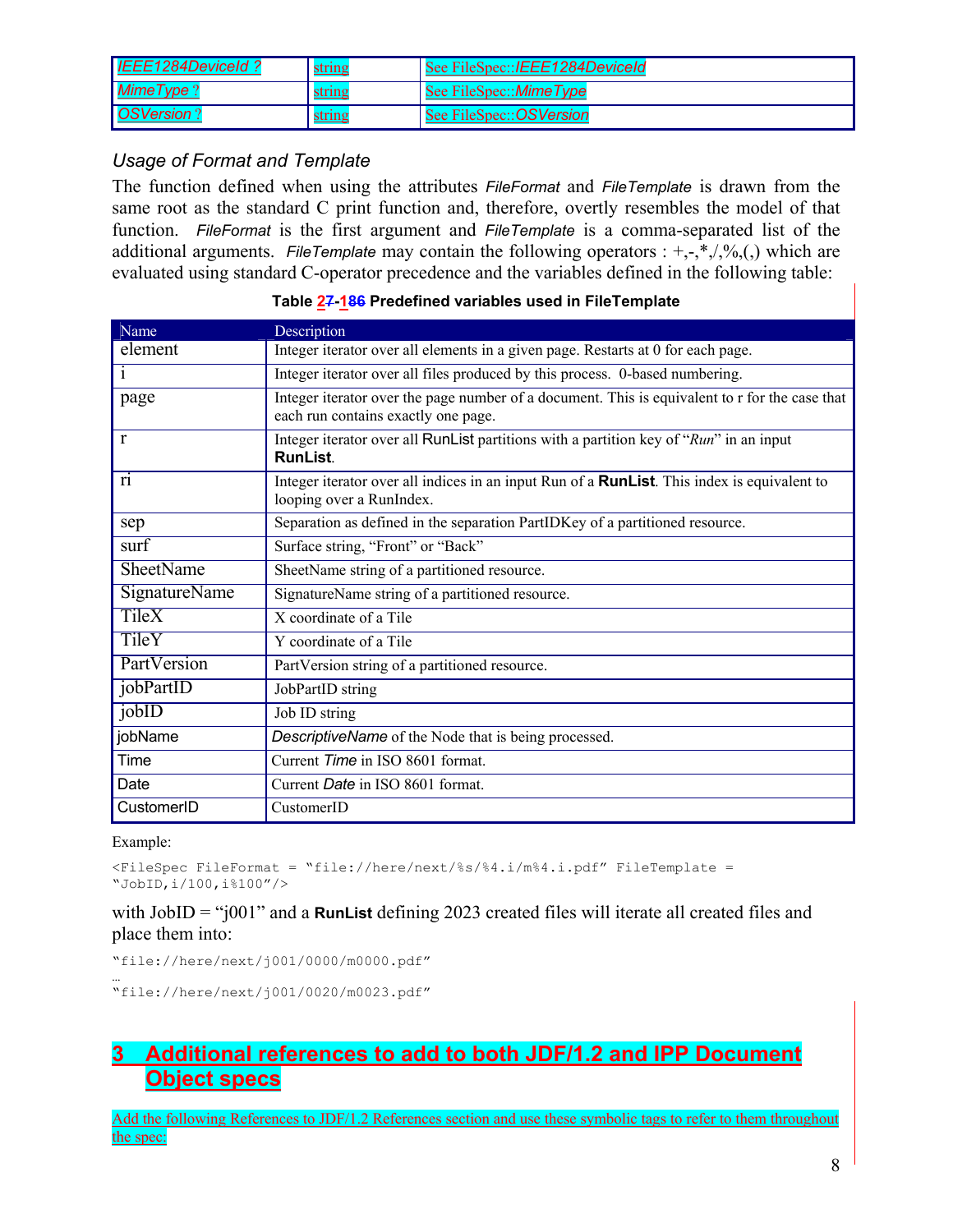#### [iana-mt] -

[iso12639] - ISO 12639:1998 Graphic technology -- Prepress digital data exchange -- Tag image file format for image technology (TIFF/IT).

[iso15930] - ISO 15930-1:2001 Graphic technology -- Prepress digital data exchange -- Use of PDF -- Part 1: Complete exchange using CMYK data (PDF/X-1 and PDF/X-1a).

[rfc1759] - Smith, R., Wright, F., Hastings, T., Zilles, S., and Gyllenskog, J., "Printer MIB", RFC 1759, March 1995.

[rfc1951] -

 $[rfc2045] -$ 

[rfc2046] -

[rfc2302] -

[rfc2387] - E. Levinson, "The MIME Multipart/Related Content-type", RFC 2387, August 1998.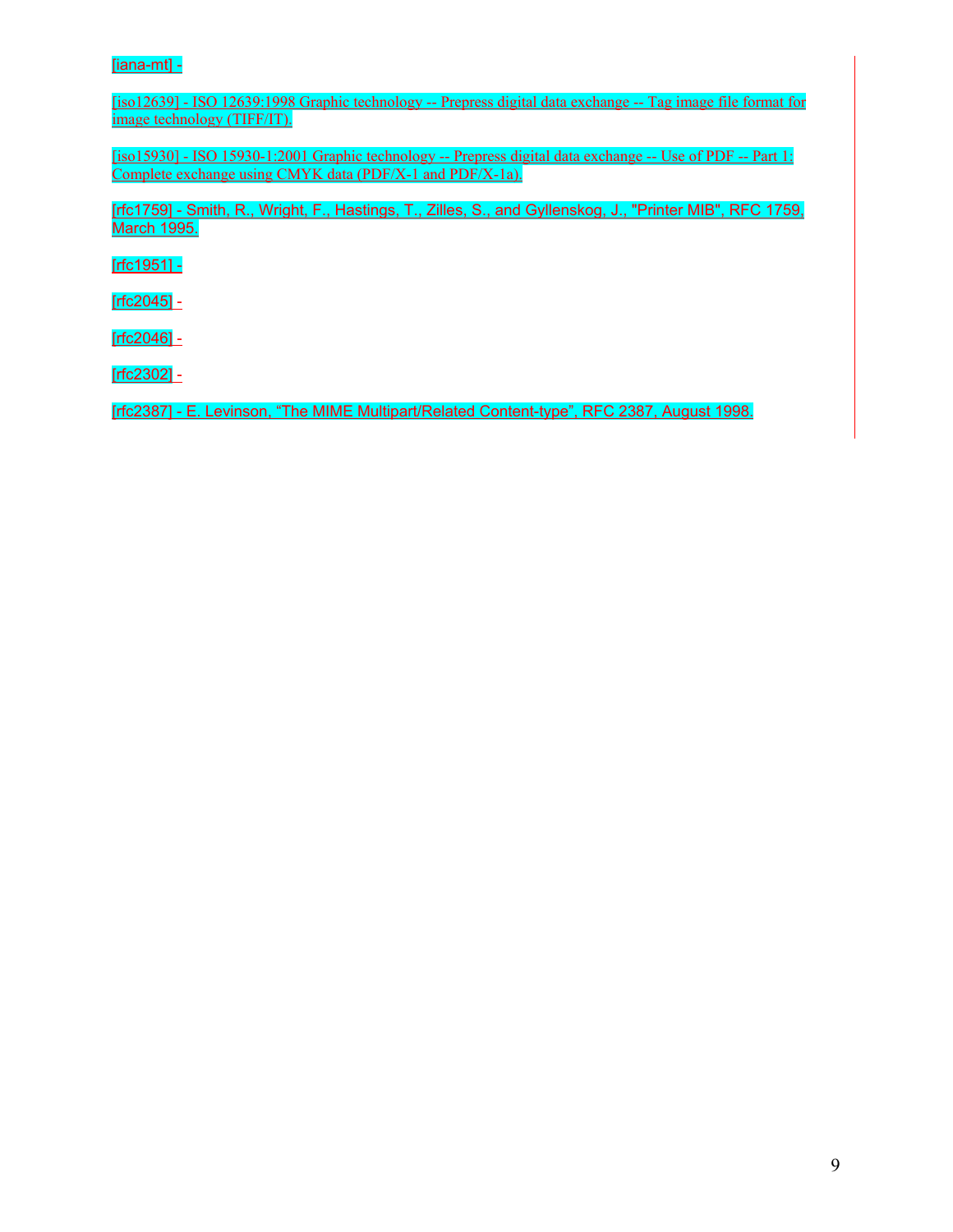# **4 Comparison of JDF/1.1 FileSpec and IPP/1.1 Document Description attributes**

This section is a comparison of the JDF FileSpec resource including additions for JDF/1.2 and the proposed IPP Document object attributes. The IPP semantics are taken from [RFC2911] and the IPP Document object specification, version 0.7, 3/14/03. See ftp://ftp.pwg.org/pub/pwg/ipp/new\_DOC/wd-ippdoc10-20030314-doc.zip

The Document Description attributes are proposed to be added to IPP to meet the requirements of a number of print protocols to have additional information about a Document Format, than just its MIME type. So this attribute has additional fields (member attributes) for version, natural language, platform (OS on which the document was generated), and device ID. It also caters to MIME Media Types that are containers, such as application/zip and multipart/related, where contain additional document of possibly differing MIME media types.

It would be good to add the same attributes to JDF, presumably to the FileSpec resource. Also JDF has a number of attributes which would be good to add to the IPP Document object.

### The ISSUES for JDF are a repeat of the ones above and so are not numbered.

Here is a comparison of JDF/1.1 FileSpec and IPP/1.1 and IPP "document-format-detail" attribute:

| JDF FileSpec attributes and elements                                                                                                                                                                      | <b>IPP Document Description attributes</b>                                                                                                                                                                                                                                                                                                                                                                                                                                                                                                                                 | Comments                                                                                                                                                                                            |
|-----------------------------------------------------------------------------------------------------------------------------------------------------------------------------------------------------------|----------------------------------------------------------------------------------------------------------------------------------------------------------------------------------------------------------------------------------------------------------------------------------------------------------------------------------------------------------------------------------------------------------------------------------------------------------------------------------------------------------------------------------------------------------------------------|-----------------------------------------------------------------------------------------------------------------------------------------------------------------------------------------------------|
| Application (string)<br>Creator application, such as Photoshop or Microsoft Word. See<br>AppVersion for the version of the application.                                                                   | document-creator-application-name (name(MAX))<br>This OPTIONAL Document Description identifies the application<br>that created the document. The version number MUST NOT be<br>included (see the "document-creator-application-version"<br>attribute). Examples:                                                                                                                                                                                                                                                                                                           | Add the "document-creator-<br>application-name" attribute to<br><b>IPP</b>                                                                                                                          |
|                                                                                                                                                                                                           | "Photoshop", "Microsoft Word".                                                                                                                                                                                                                                                                                                                                                                                                                                                                                                                                             |                                                                                                                                                                                                     |
| AppOS (enumerations)<br>Modified in JDF 1.2<br>Operating system of the application that created the file. See<br><b>OSVersion</b> for the version number of the operating system.<br>Possible values are: | document-creator-os-name (name(40))<br>This OPTIONAL Document Description attribute identifies the<br>name of the operating system on which the document was<br>generated. Valid values are the operating system names defined<br>in the IANA document [os-names] with the version number portion<br>removed (see the "document-creator-os-version" attribute)IANA<br>Operating System Names are consist of up to 40 uppercase US-<br>ASCII letters, hyphen ("-"), period ("."), and slash ("/") characters.<br>The zero length string represents unknown (rather than the | Same semantics, but JDF<br>doesn't use the IANA OS<br>Name Registry, so JDF has<br>some values that represent<br>operating systems that aren't<br>registered with IANA.<br><b>Clarify JDF AppOS</b> |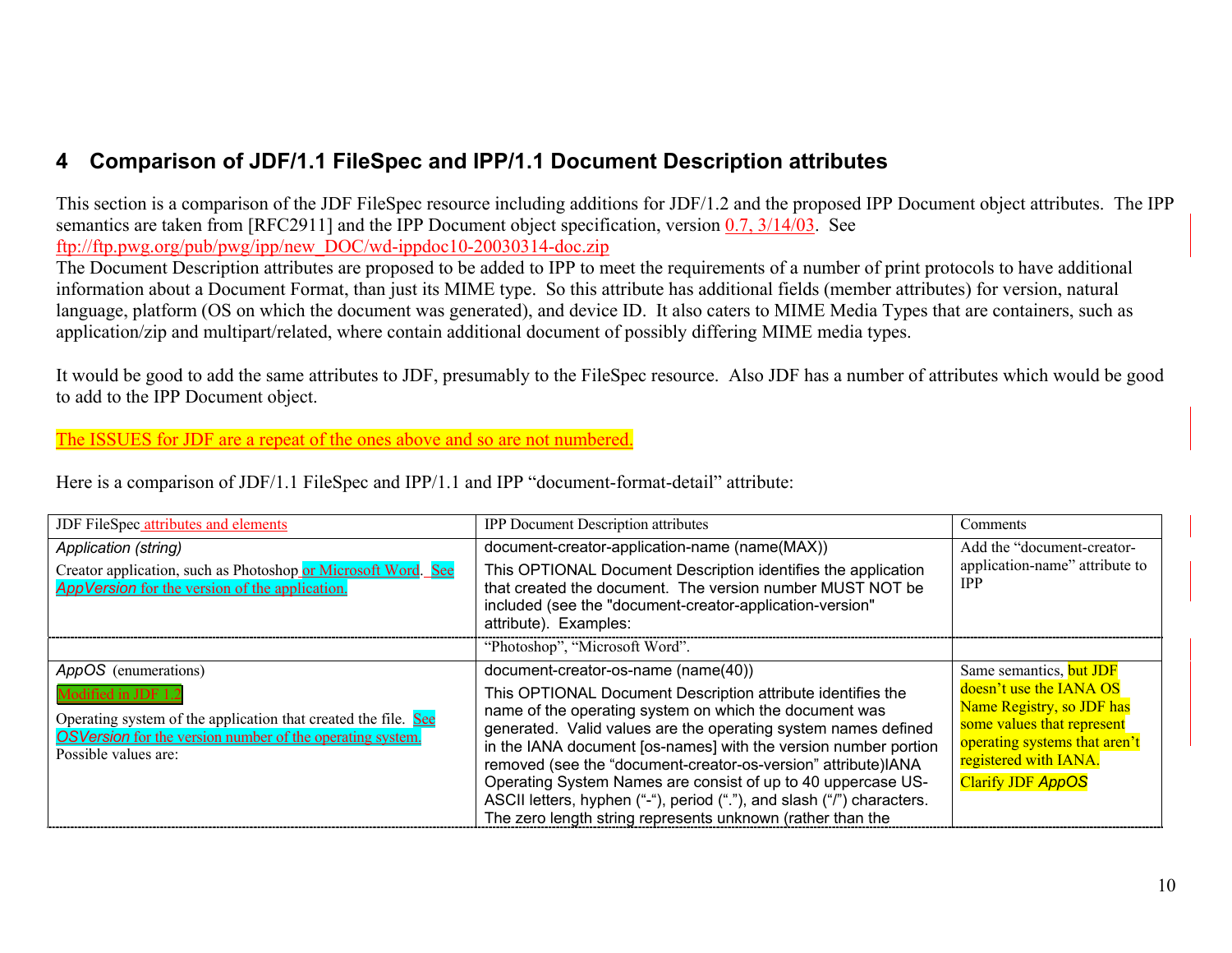| JDF FileSpec attributes and elements                                                                                        | <b>IPP Document Description attributes</b>                                                                                    | Comments                                                      |
|-----------------------------------------------------------------------------------------------------------------------------|-------------------------------------------------------------------------------------------------------------------------------|---------------------------------------------------------------|
|                                                                                                                             | UNKNOWN value in the IANA OS Registry, since clients are not<br>expected to localize names). Example IANA OS Registry values: |                                                               |
| Unknown - Default value                                                                                                     | 'AIX, 'DOS', 'LINUX', 'MACOS', 'MSDOS', 'MVS', 'NETWARE',                                                                     | <b>ISSUE</b> 11: JDF uses its own                             |
| DG UX                                                                                                                       | 'OS/2', 'SUN', 'SUN-OS', 'UNIX', 'VMS', 'WINDOWS'.                                                                            | enumerations, instead of the                                  |
| HP UX                                                                                                                       |                                                                                                                               | <b>IANA OS name registry. Also</b><br>need to sort JDF values |
| $\ensuremath{\textit{IRIX}}$                                                                                                |                                                                                                                               | alphabetically.                                               |
| Linux                                                                                                                       |                                                                                                                               |                                                               |
| Mac                                                                                                                         |                                                                                                                               |                                                               |
| Solaris                                                                                                                     |                                                                                                                               |                                                               |
| Windows                                                                                                                     |                                                                                                                               |                                                               |
| <b>ISSUE:</b> Align these values with the IANA and IPP? See next                                                            |                                                                                                                               |                                                               |
| <mark>column</mark><br>AppVersion (string)                                                                                  | document-creator-application-version (text(127))                                                                              | Add "document-creator-                                        |
|                                                                                                                             | The OPTIONAL Document Description attribute identifies the                                                                    | application-version" to IPP                                   |
| Version of the value of the Application attribute.                                                                          | version number of the application that created the document. The                                                              |                                                               |
|                                                                                                                             | version number MUST NOT include the application name. See                                                                     |                                                               |
|                                                                                                                             | "document-creator-application-name" attribute. Examples:                                                                      |                                                               |
|                                                                                                                             | 'V3.0.', 'V6.0'                                                                                                               |                                                               |
| CheckSum (hexBinary)                                                                                                        |                                                                                                                               | Handled in IPP by the TLS                                     |
| New in JDF 1.1                                                                                                              |                                                                                                                               | lower layer security.                                         |
| Modified in JDF 1.1A                                                                                                        |                                                                                                                               |                                                               |
| Checksum of the file being referenced using the RSA MD5                                                                     |                                                                                                                               |                                                               |
| algorithm. In JDF 1.1a, the term RSA MD was completed to RSA<br>MD5. The data type was modified to hexBinary to accommodate |                                                                                                                               |                                                               |
| the 128 bit output of the MD5 algorithm.                                                                                    |                                                                                                                               |                                                               |
| Compression (enumeration)                                                                                                   | "compression" (type3 keyword)                                                                                                 | Same semantics and values                                     |
| Indicates how the file is compressed. Possible values are:                                                                  | Identifies the set of supported compression algorithms for                                                                    | (except for case).                                            |
|                                                                                                                             | document data. Compression only applies to the document data;                                                                 |                                                               |
|                                                                                                                             | compression does not apply to the encoding of the IPP operation                                                               |                                                               |
|                                                                                                                             | itself. Standard keyword values are:                                                                                          |                                                               |
| None - The file is not compressed. Default value.                                                                           | 'none': no compression is used.                                                                                               |                                                               |
| Deflate – The file is compressed using ZIP public domain<br>compression (RFC 1951)                                          | 'deflate': ZIP public domain inflate/deflate) compression<br>technology in RFC 1951 [RFC1951]                                 |                                                               |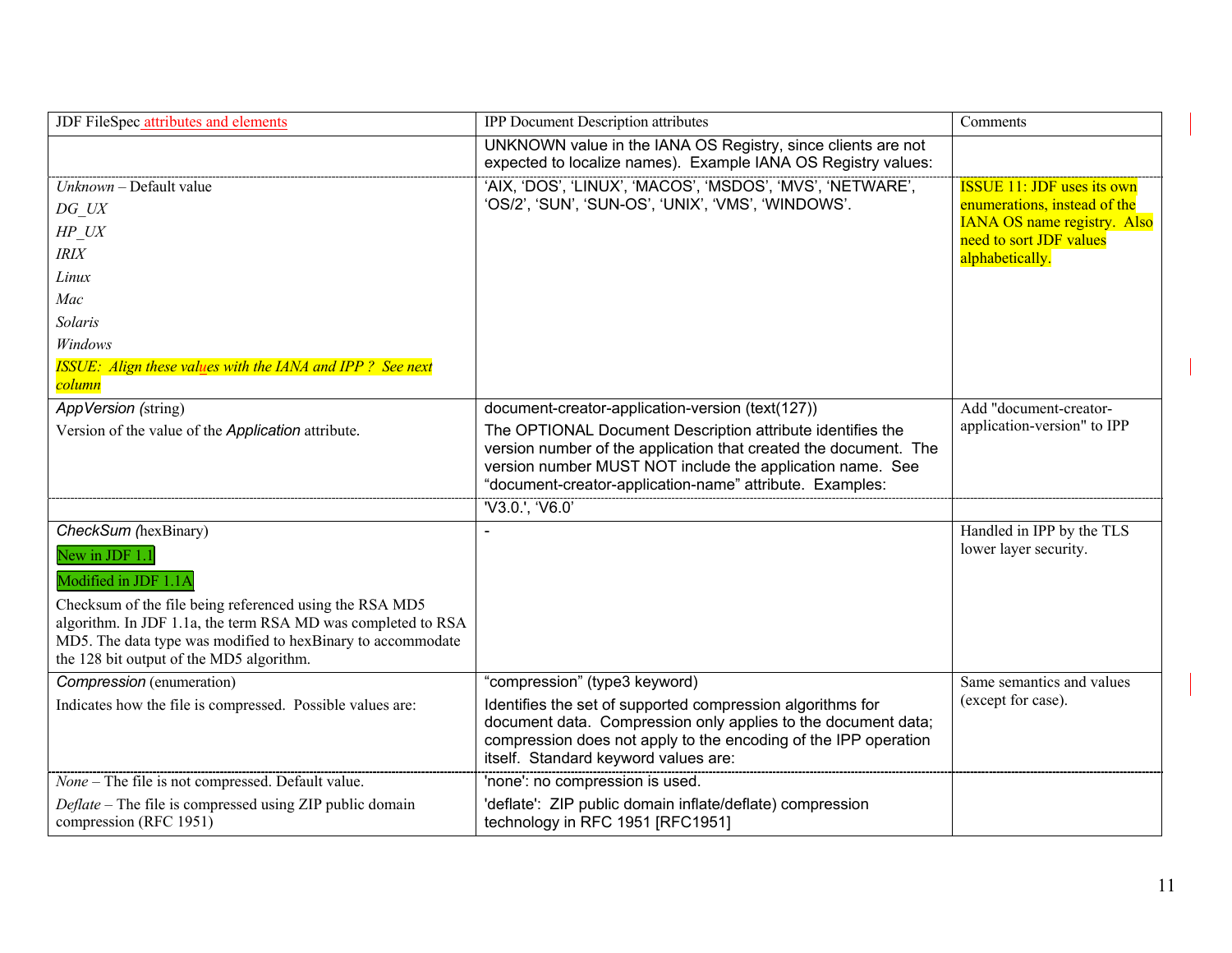| JDF FileSpec attributes and elements                                                                                                                                     | <b>IPP Document Description attributes</b>                                                                                                                                                                                                                                                                                                                                                                                                                                                                                                                                                                                                                                                                                                                                                                            | Comments                                                       |
|--------------------------------------------------------------------------------------------------------------------------------------------------------------------------|-----------------------------------------------------------------------------------------------------------------------------------------------------------------------------------------------------------------------------------------------------------------------------------------------------------------------------------------------------------------------------------------------------------------------------------------------------------------------------------------------------------------------------------------------------------------------------------------------------------------------------------------------------------------------------------------------------------------------------------------------------------------------------------------------------------------------|----------------------------------------------------------------|
| $Gzip$ – GNU zip compression technology (RFC 1952)                                                                                                                       | "gzip" GNU zip compression technology described in RFC 1952                                                                                                                                                                                                                                                                                                                                                                                                                                                                                                                                                                                                                                                                                                                                                           |                                                                |
| Compress – UNIX compression (RFC 1977)                                                                                                                                   | [RFC1952].                                                                                                                                                                                                                                                                                                                                                                                                                                                                                                                                                                                                                                                                                                                                                                                                            |                                                                |
|                                                                                                                                                                          | 'compress': UNIX compression technology in RFC 1977<br>[RFC1977]                                                                                                                                                                                                                                                                                                                                                                                                                                                                                                                                                                                                                                                                                                                                                      |                                                                |
| Disposition (enumeration)                                                                                                                                                |                                                                                                                                                                                                                                                                                                                                                                                                                                                                                                                                                                                                                                                                                                                                                                                                                       | <b>ISSUE12: I think LPR has</b>                                |
| Indicates what the device should do with the file when the                                                                                                               |                                                                                                                                                                                                                                                                                                                                                                                                                                                                                                                                                                                                                                                                                                                                                                                                                       | this, right? So should we add                                  |
| process that uses this resource as an input resource completes.                                                                                                          |                                                                                                                                                                                                                                                                                                                                                                                                                                                                                                                                                                                                                                                                                                                                                                                                                       | "document-disposition" to<br>IPP?                              |
| Possible values are:                                                                                                                                                     |                                                                                                                                                                                                                                                                                                                                                                                                                                                                                                                                                                                                                                                                                                                                                                                                                       |                                                                |
| $Unlike$ – The device should release the file.                                                                                                                           |                                                                                                                                                                                                                                                                                                                                                                                                                                                                                                                                                                                                                                                                                                                                                                                                                       |                                                                |
| Delete - The device should attempt to delete the file.                                                                                                                   |                                                                                                                                                                                                                                                                                                                                                                                                                                                                                                                                                                                                                                                                                                                                                                                                                       |                                                                |
| Retain - The device should do nothing with the file. Default<br>value.                                                                                                   |                                                                                                                                                                                                                                                                                                                                                                                                                                                                                                                                                                                                                                                                                                                                                                                                                       |                                                                |
| DocumentNaturalLang (language)                                                                                                                                           | "document-natural-language" (naturalLanguage)                                                                                                                                                                                                                                                                                                                                                                                                                                                                                                                                                                                                                                                                                                                                                                         | Same semantics and values                                      |
| The natural language of the document this FileSpec refers to.<br>Example values:<br>'en': for English<br>'en-us': for US English<br>'fr': for French<br>'de': for German | This OPTIONAL Document Description attribute specified the natural<br>language of the document (see [rfc2911] $§3.2.1.1$ and [pwg5100.4]<br>§5.1.7). The Printer sets this Document Description attribute from the<br>corresponding operation attribute supplied by the client in the Document<br>Creation operation (see section <b>Error! Reference source not found.3.1</b> ).<br>The Printer MAY use this value to select fonts or other Globalization<br>processing. Examples include:<br>ISSUE: The definition in [rfc2911] §3.2.1.1 and [pwg5100.4]<br>§5.1.7 is single-valued. OK that this document attribute isn't<br>1setOf?<br>ISSUE: Or should we extend "document-natural-language" to<br>1setOf naturalLanguage) and keep the same name?<br>ISSUE: Or change the name to "document-natural-languages"? |                                                                |
|                                                                                                                                                                          | 'en': for English                                                                                                                                                                                                                                                                                                                                                                                                                                                                                                                                                                                                                                                                                                                                                                                                     |                                                                |
|                                                                                                                                                                          | 'en-us': for US English                                                                                                                                                                                                                                                                                                                                                                                                                                                                                                                                                                                                                                                                                                                                                                                               |                                                                |
|                                                                                                                                                                          | 'fr': for French                                                                                                                                                                                                                                                                                                                                                                                                                                                                                                                                                                                                                                                                                                                                                                                                      |                                                                |
|                                                                                                                                                                          | 'de': for German                                                                                                                                                                                                                                                                                                                                                                                                                                                                                                                                                                                                                                                                                                                                                                                                      |                                                                |
| <b>FileClass (NMTOKEN)</b><br>New in JDF 1.1                                                                                                                             |                                                                                                                                                                                                                                                                                                                                                                                                                                                                                                                                                                                                                                                                                                                                                                                                                       | Add a similar attribute to IPP<br>when requested. For IPP need |
| <b>ISSUE:</b> OK to add FileClass to JDF/1.2?                                                                                                                            |                                                                                                                                                                                                                                                                                                                                                                                                                                                                                                                                                                                                                                                                                                                                                                                                                       | to think about whether to                                      |
| Identifies the class of file. Possible values include:                                                                                                                   |                                                                                                                                                                                                                                                                                                                                                                                                                                                                                                                                                                                                                                                                                                                                                                                                                       | introduce a generic Resource<br>object for which font could be |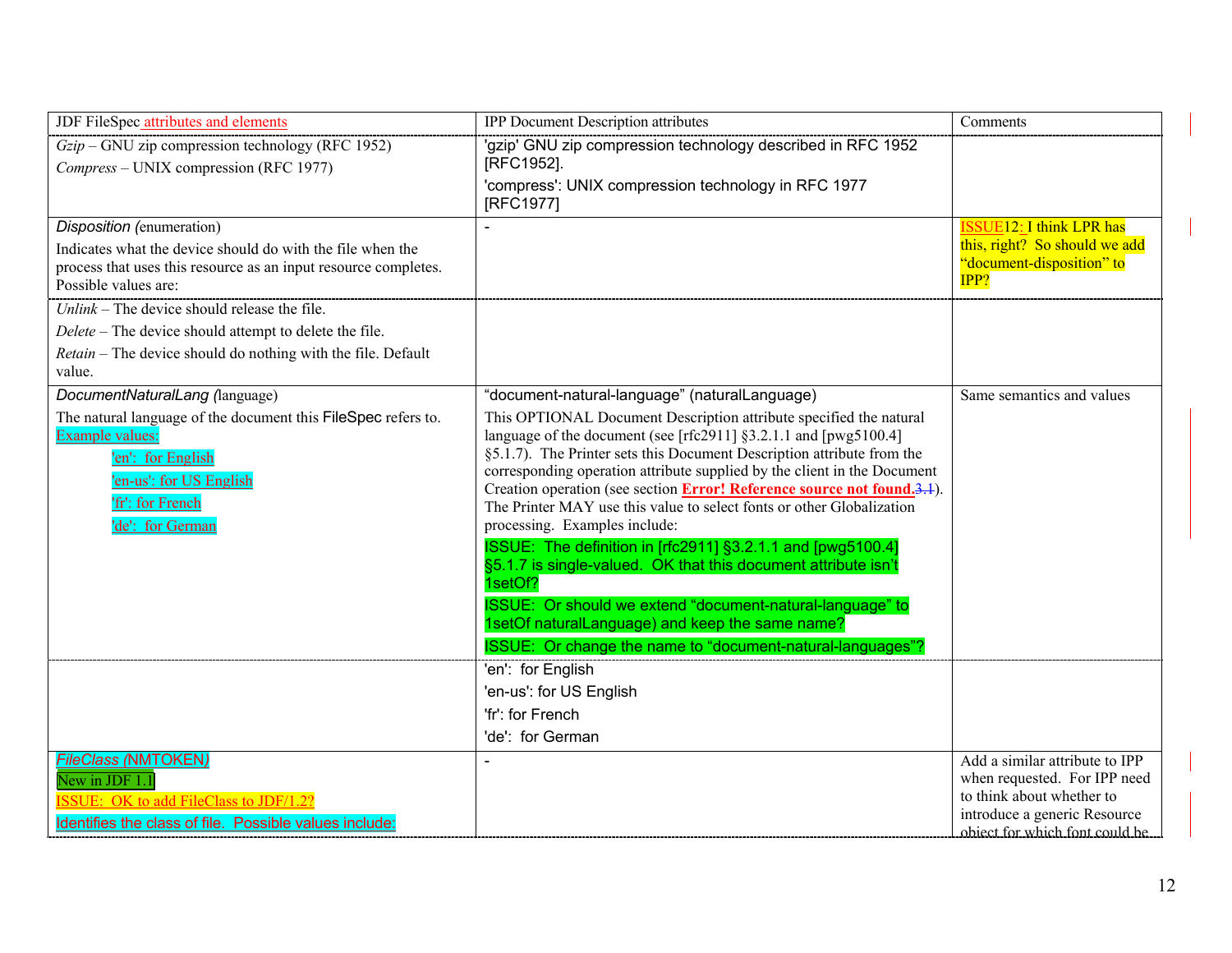| JDF FileSpec attributes and elements                                                                                                                                                                                                                                                                                                                                                                                                                                                                                                                                                                                                                                                                                                                                                                   | <b>IPP Document Description attributes</b>                                                                                                                                                                                                                                                                                                                                                                                                                                                                                                                                                                                                                                                                                                                                                     | Comments                                                                                                                                                        |
|--------------------------------------------------------------------------------------------------------------------------------------------------------------------------------------------------------------------------------------------------------------------------------------------------------------------------------------------------------------------------------------------------------------------------------------------------------------------------------------------------------------------------------------------------------------------------------------------------------------------------------------------------------------------------------------------------------------------------------------------------------------------------------------------------------|------------------------------------------------------------------------------------------------------------------------------------------------------------------------------------------------------------------------------------------------------------------------------------------------------------------------------------------------------------------------------------------------------------------------------------------------------------------------------------------------------------------------------------------------------------------------------------------------------------------------------------------------------------------------------------------------------------------------------------------------------------------------------------------------|-----------------------------------------------------------------------------------------------------------------------------------------------------------------|
|                                                                                                                                                                                                                                                                                                                                                                                                                                                                                                                                                                                                                                                                                                                                                                                                        |                                                                                                                                                                                                                                                                                                                                                                                                                                                                                                                                                                                                                                                                                                                                                                                                | object for which font could be<br>a specialization or whether to<br>introduce each object class as<br>its own object with its own<br>attributes and operations. |
| <b>ByteMap</b> – the file is a byte map. See Byte Map resource<br>Font – the file is a font. The FontDetails attribute indicates<br>information about the Font.<br>Form – the file is an electronic form that will be merged with<br>other PDL data.<br>$\angle$ Logo – the file is an electronic logo that will be merged with<br>other PDL data.<br><b>Printable</b> – the file is printable. The <b>MIMEType</b> attribute must<br>be supplied, unless the file format does not have either an IANA-<br>registered MIME type or a private MIME type. The default.                                                                                                                                                                                                                                   |                                                                                                                                                                                                                                                                                                                                                                                                                                                                                                                                                                                                                                                                                                                                                                                                |                                                                                                                                                                 |
| FileFormat (string)<br>A formatting string used with the Template attribute to define a<br>sequence of filenames in a batch process.<br>If neither URL nor UID are present, both FileFormat and<br>FileTemplate must be present, unless the resource is a pipe. For<br>more information, see the text following this table.                                                                                                                                                                                                                                                                                                                                                                                                                                                                            | $\sim$                                                                                                                                                                                                                                                                                                                                                                                                                                                                                                                                                                                                                                                                                                                                                                                         | Not sure I understand.<br>Don't put in IPP.                                                                                                                     |
| FileFormatVersion ? (string)<br>The level, version, or standard's body designation of the file<br>format identified by <i>MimeType</i> . Some possible values are the<br>same as the Printer MIB [RFC1759] prtInterpreterLangLevel.<br>Possible values from the Printer MIB include:<br>"3" – level 3 of PostScript<br>"Se" – version 5e of PCL 5e<br>For those document formats that are defined in standards, other<br>possible values are the official designation of that standard. Such<br>values must use the standards body's complete designation and<br>preserving case, SPACE characters, version numbers, dates (if<br>used by the standards organization to designate the standard), and<br>all special characters that are in the standard designation. These<br>possible values include: | document-format-version (text(127))<br>This <b>REQUIRED</b> Document Description attribute contains the level or<br>version of the document format. Possible values are the same as the<br>Printer MIB [rfc1759] prtInterpreterLangLevel (not<br>prtInterpreterLangVersion). For those document formats that are defined<br>in standards, the "document-format-version" may contain the official<br>designation of that standard.<br><b>ISSUE 10: OK that "document-format-version" is REQUIRED for a</b><br>Printer to support?<br>ISSUE: 11: The problem with separating "document-format" and<br>"document-format-version" is how can a Printer describe what<br>versions are supported, since the versions have to be associated<br>with the document format.<br>Standard text values are: | <b>Add FileFormatVersion to</b><br>JDF.                                                                                                                         |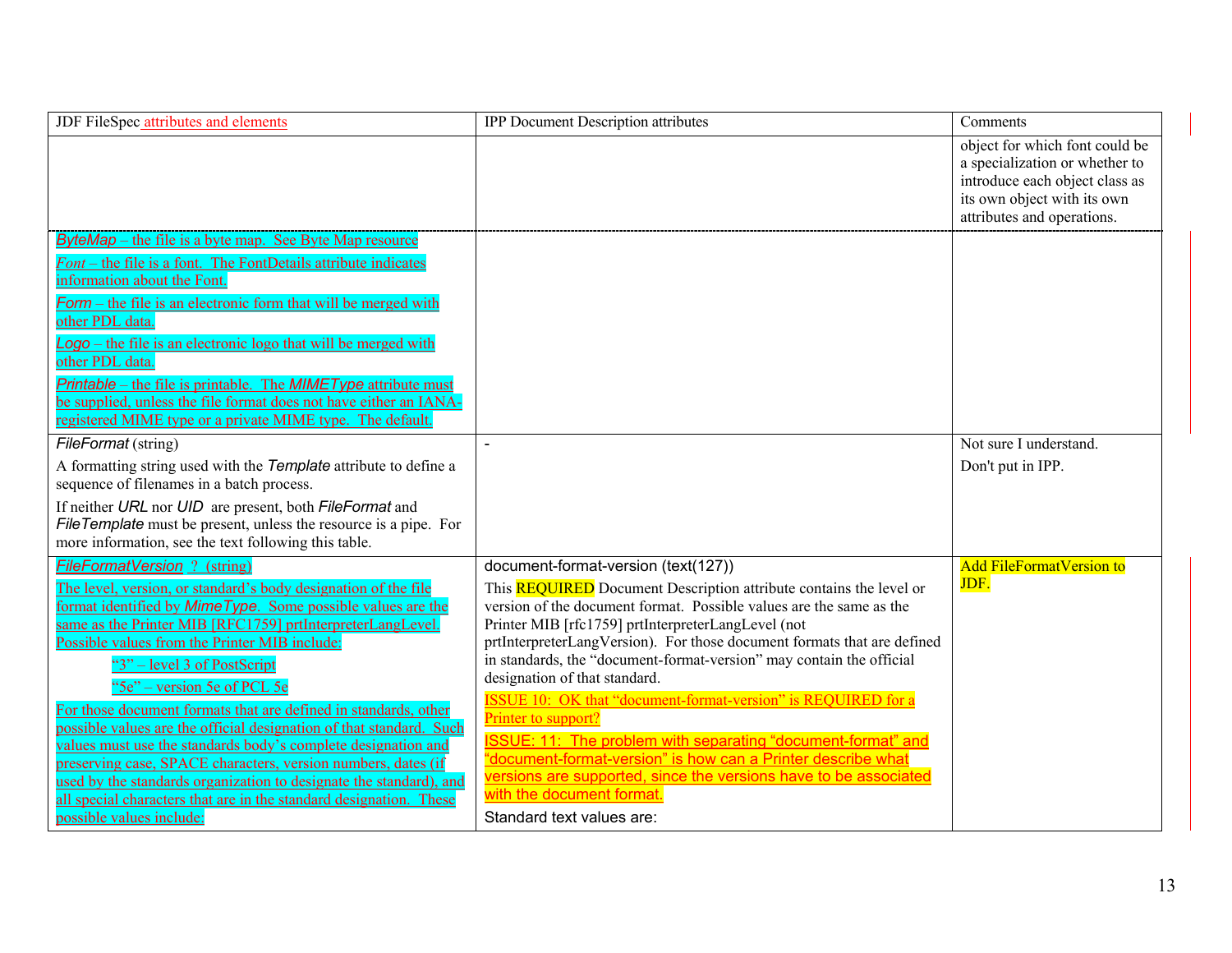| JDF FileSpec attributes and elements                                                                                                                                                                                                                                                                                                                                                                                                                                                                                                                                                                                                                              | <b>IPP Document Description attributes</b>                                                                                                                                                                                                                                                                                                                                                                                                                                                                                                                                                                                                                                                                                                                                                             | Comments                                       |
|-------------------------------------------------------------------------------------------------------------------------------------------------------------------------------------------------------------------------------------------------------------------------------------------------------------------------------------------------------------------------------------------------------------------------------------------------------------------------------------------------------------------------------------------------------------------------------------------------------------------------------------------------------------------|--------------------------------------------------------------------------------------------------------------------------------------------------------------------------------------------------------------------------------------------------------------------------------------------------------------------------------------------------------------------------------------------------------------------------------------------------------------------------------------------------------------------------------------------------------------------------------------------------------------------------------------------------------------------------------------------------------------------------------------------------------------------------------------------------------|------------------------------------------------|
| "2000" - For Microsoft Word 2000<br>"ISO 12639-1998" - For ISO 12639:1998 standard that<br>specifies TIFF/IT Profile 1 [ISO 12639].<br>SO 15930-1:2001 PDF/X 1:2001" - For the ISO standard<br>that specifies PDF/X [iso15930]. <b>ISSUE: OK</b> to use the<br>official ISO standard designation, rather than "PDF/X-1-<br>2001"?<br><b>ISSUE:</b> If so, how do you specify PDF/X-1a which is also<br>specified in Part 1?<br><b>ISSUE: Bob Taylor and Martin Bailey think that this name is</b><br><b>For the set of Setupe ATALE Types don't have versions, but the confusing, since MIME Types don't have versions, but the</b><br>FileFormatVersion-instead? | '2000': For MS-WORD 2000.<br>'3': For Postscript level 3 [rfc1759].<br>'5e': For PCL 5e [rfc1759].<br>'ISO 12639-4:19986': For ISO 12639:19986 standard that<br>specifies TIFF/IT Profile 1 [ISO 12639]<br>'PDF/X-1:2001': For the ISO standard that specifies PDF/X<br>[iso15930]. <b>ISSUE 12: Or should the official ISO standard</b><br>number, part number and date, be used instead, e.g., "ISO 15930-<br>1:2001"?<br>ISSUE: If so, how do you specify PDF/X-1a which is also specified<br>in Part 1?                                                                                                                                                                                                                                                                                            |                                                |
| FileSize (integer)<br>Size of the file in Byte.                                                                                                                                                                                                                                                                                                                                                                                                                                                                                                                                                                                                                   | "k-octets" (integer(0:MAX))<br>This OPTIONAL "k-octets" Document Description attribute has the<br>same semantics as the corresponding "job-k-octets" Job<br>Description attribute (see [rfc2911] §4.3.17.1) applied to the<br>Document object. The Printer sets this Document Description<br>attribute from the corresponding operation attribute supplied by the<br>client in the Document Creation operation (see section Error!<br>Reference source not found. 3.1).<br>"job-k-octets" (integer(0:MAX))<br>This attribute specifies the total size of the document(s) in K<br>octets, i.e., in units of 1024 octets requested to be processed in<br>the job. The value MUST be rounded up, so that a job between 1<br>and 1024 octets MUST be indicated as being 1, 1025 to 2048<br>MUST be 2, etc. | Same semantics, different<br>units of measure. |
| FileTemplate (string)<br>A template, used with <i>FileFormat</i> , to define a sequence of<br>filenames in a batch process. If neither URL nor UID is present,<br>both FileFormat and FileTemplate must be present, unless the<br>resource is a pipe.                                                                                                                                                                                                                                                                                                                                                                                                             |                                                                                                                                                                                                                                                                                                                                                                                                                                                                                                                                                                                                                                                                                                                                                                                                        | Not sure I understand.<br>Don't put in IPP.    |
| FileVersion (string)<br>New in JDF 1.1<br>Version of the file referenced by this FileSpec.                                                                                                                                                                                                                                                                                                                                                                                                                                                                                                                                                                        | $\blacksquare$                                                                                                                                                                                                                                                                                                                                                                                                                                                                                                                                                                                                                                                                                                                                                                                         | Not sure I understand.<br>Don't put in IPP.    |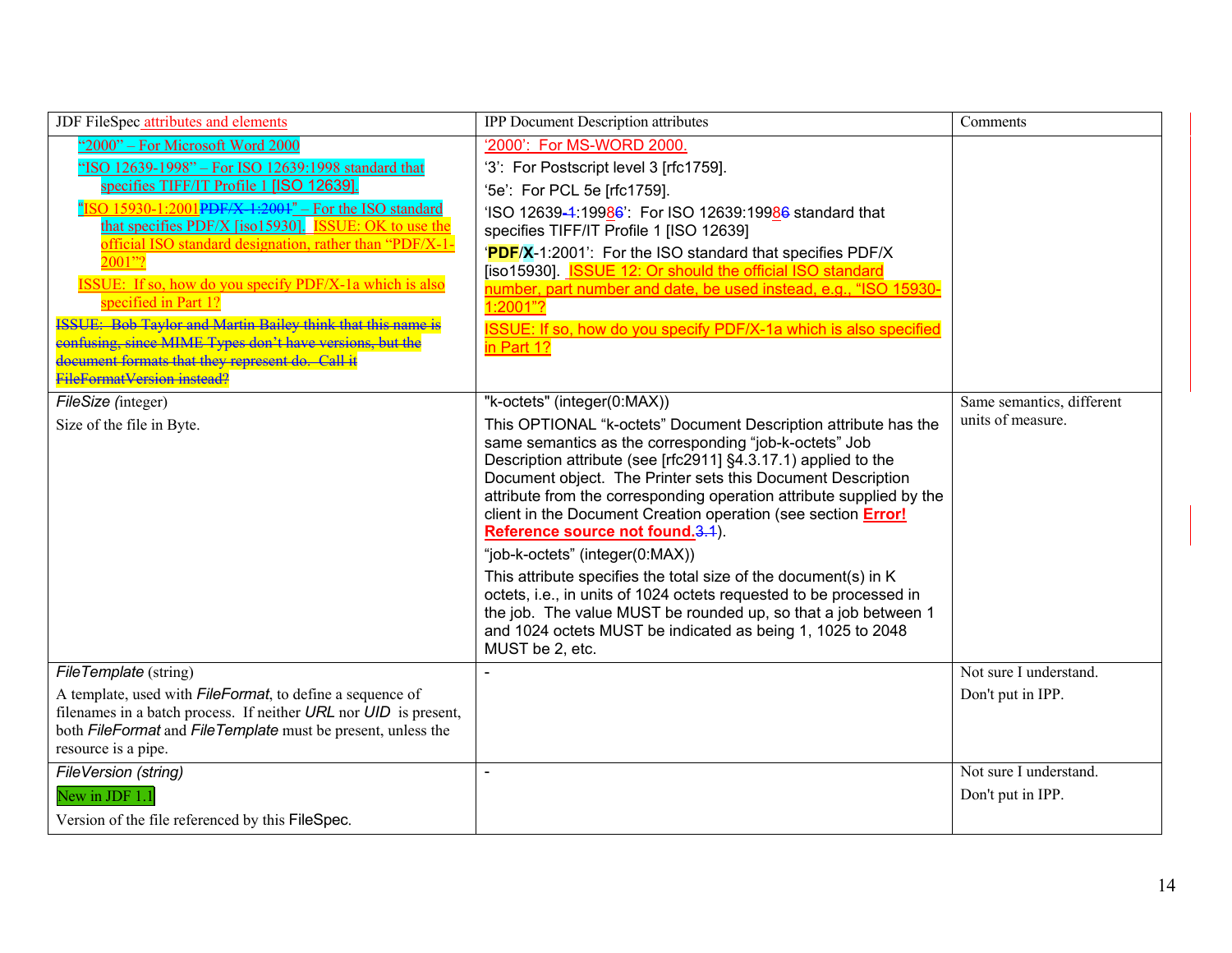| JDF FileSpec attributes and elements                                                                                                                                                                                                                                                                                                                                                                                                                                                      | <b>IPP Document Description attributes</b>                                                                                                                                                                                                                                                                                                                                                                                                                                                                                                                                                                                                                                                                                                                                                                                                                                                   | Comments                                                |
|-------------------------------------------------------------------------------------------------------------------------------------------------------------------------------------------------------------------------------------------------------------------------------------------------------------------------------------------------------------------------------------------------------------------------------------------------------------------------------------------|----------------------------------------------------------------------------------------------------------------------------------------------------------------------------------------------------------------------------------------------------------------------------------------------------------------------------------------------------------------------------------------------------------------------------------------------------------------------------------------------------------------------------------------------------------------------------------------------------------------------------------------------------------------------------------------------------------------------------------------------------------------------------------------------------------------------------------------------------------------------------------------------|---------------------------------------------------------|
| <b>ISSUE:</b> Is this for file systems that have automatic version<br>numbering, like Tenex and CVS?                                                                                                                                                                                                                                                                                                                                                                                      |                                                                                                                                                                                                                                                                                                                                                                                                                                                                                                                                                                                                                                                                                                                                                                                                                                                                                              |                                                         |
| <b>IEEE1284DeviceId?</b> (string)                                                                                                                                                                                                                                                                                                                                                                                                                                                         | document-format-device-id (text(127))                                                                                                                                                                                                                                                                                                                                                                                                                                                                                                                                                                                                                                                                                                                                                                                                                                                        | Add IEEE1284DeviceId to<br><b>JDF FileSpec resource</b> |
| ISSUE: OK, to add IEEE1284DeviceId to JDF/1.2?<br>Identifies the type of device for which the document was<br>formatted, including manufacturer and model. The value of this<br>variable MUST exactly match the IEEE 1284-2000 Device ID<br>string, except the length field MUST NOT be specified. See the<br>Microsoft Universal Plug and Play [upnp] section 2.2.6 DeviceId<br>parameter for details. Here is an example showing only the<br>required fields for a PostScript document: | This OPTIONAL Document Description attribute identifies the type<br>of device for which the document was formatted, including<br>manufacturer and model. This attribute is intended to identify<br>document formats that are not portable, e.g., PDLs that are device<br>dependent. The value of this variable MUST exactly match the<br>IEEE 1284-2000 Device ID string (see [IEEE1284] clause 6),<br>except the length field MUST NOT be specified. See the Microsoft<br>Universal Plug and Play [upnp] section 2.2.6 Deviceld parameter<br>for details and examples. Here is an example showing only the<br>required fields for a PostScript document:                                                                                                                                                                                                                                    |                                                         |
| MANUFACTURER: ACME Co.; COMMAND<br>SET: PS; MODEL: LaserBeam 9;<br>(See IEEE 1284-2000 clause 7.6)                                                                                                                                                                                                                                                                                                                                                                                        | MANUFACTURER: ACME Co.; COMMAND<br>SET:PS;MODEL:LaserBeam 9;                                                                                                                                                                                                                                                                                                                                                                                                                                                                                                                                                                                                                                                                                                                                                                                                                                 |                                                         |
| $MimeType$ (string)                                                                                                                                                                                                                                                                                                                                                                                                                                                                       | document-format (mimeMediaType)                                                                                                                                                                                                                                                                                                                                                                                                                                                                                                                                                                                                                                                                                                                                                                                                                                                              | Same semantics and values                               |
| Mime type of the file. If the file format doesn't have either a<br>MIME type registered with IANA [iana-mt] or a private MIME<br>type, FileClass and/or FileFormatVersion may be supplied to<br>identify the format of the file. Possible Mime Type values<br>include:<br><b>ISSUE (Martin): Need the names and references for these MIME</b><br>types.                                                                                                                                   | This REQUIRED Document Description attribute specifies the<br>document format (see [rfc2911] §3.2.1.1) for the Document object.<br>The standard values for this attribute are Internet Media types<br>(sometimes called MIME types). For further details see the<br>description of the 'mimeMediaType' attribute syntax in [rfc2911]<br>section 4.1.9. If it is a MIME Media Type, such as<br>'multipart/related' or 'application/zip', that is a container format that<br>contains document parts, the "document-container-summary"<br>attribute summarizes the content (see section <b>Error! Reference</b><br>source not found.8.2.8). The Printer sets this Document<br>Description attribute from the corresponding operation attribute<br>supplied by the client in the Document Creation operation (see<br>section <b>Error! Reference source not found.3.4</b> ). Example<br>values: |                                                         |
| "application/msword" – Microsoft Word [iana-mt]<br>"application/pdf" - Adobe Portable Document Format [iana-<br>mt]                                                                                                                                                                                                                                                                                                                                                                       | 'text/html': An HTML document<br>'text/plain': A plain text document in US-ASCII (RFC 2046<br>indicates that in the absence of the charset parameter MUST                                                                                                                                                                                                                                                                                                                                                                                                                                                                                                                                                                                                                                                                                                                                    |                                                         |
| "application/postscript" – Adobe PostScript <sup>™</sup> See<br>[RFC2045, RFC2046]                                                                                                                                                                                                                                                                                                                                                                                                        | mean US-ASCII rather than simply unspecified) [RFC2046].<br>'text/plain; charset=US-ASCII': A plain text document in US-ASCII                                                                                                                                                                                                                                                                                                                                                                                                                                                                                                                                                                                                                                                                                                                                                                |                                                         |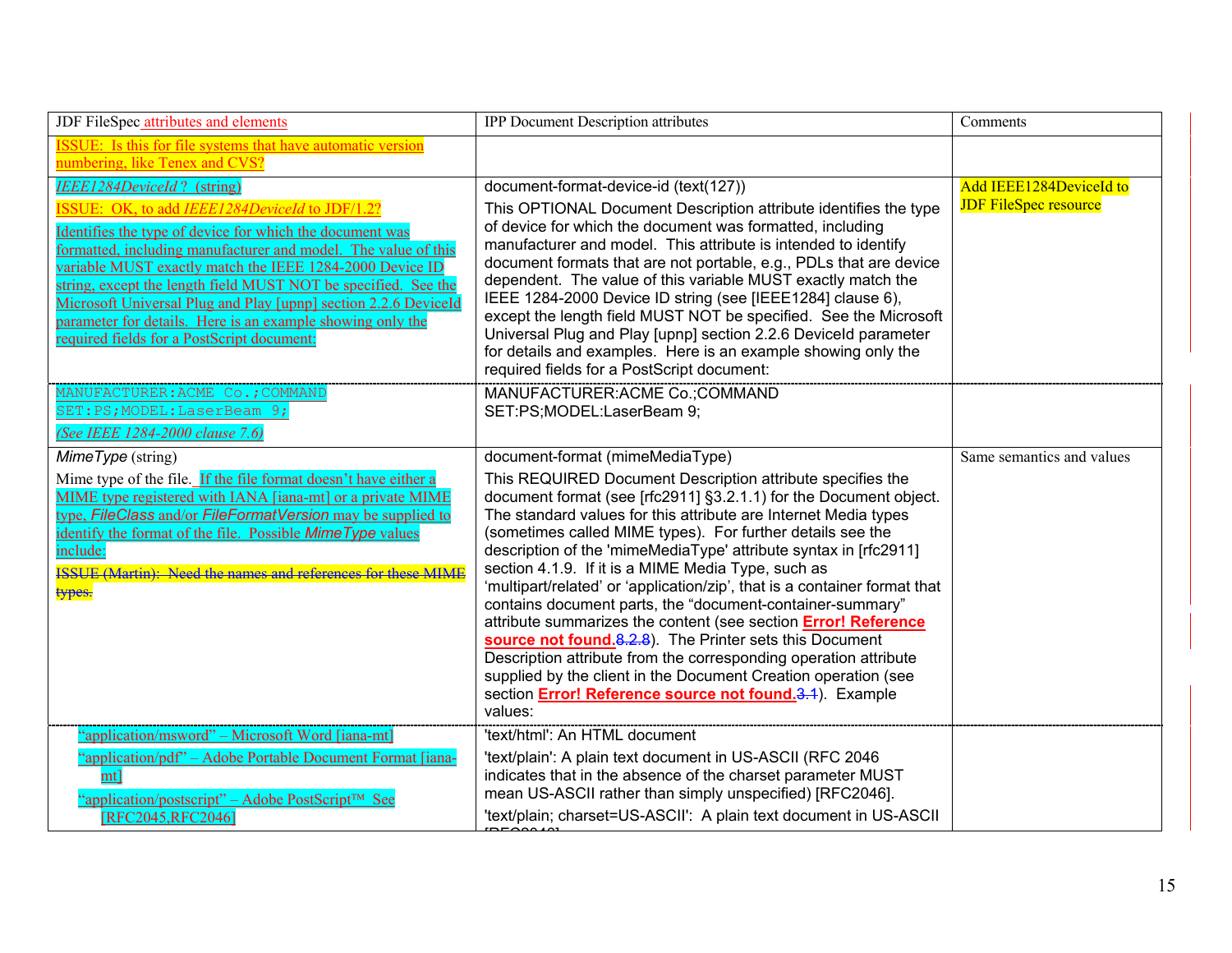| JDF FileSpec attributes and elements                                                                            | IPP Document Description attributes                                                                                              | Comments                                                         |
|-----------------------------------------------------------------------------------------------------------------|----------------------------------------------------------------------------------------------------------------------------------|------------------------------------------------------------------|
| "application/vnd.hp-PCL" - Hewlett Packard Printer Control                                                      | [RFC2046].                                                                                                                       |                                                                  |
| Language ( $PCL^{TM}$ ) [iana-mt]                                                                               | 'text/plain; charset=ISO-8859-1': A plain text document in ISO                                                                   |                                                                  |
| "application/zip" – public domain ZIP compression [rfc1951].                                                    | 8859-1 (Latin 1) [ISO8859-1].                                                                                                    |                                                                  |
| See also FileSpecParts element to summarize the<br>contents.                                                    | 'text/plain; charset=utf-8': A plain text document in ISO 10646<br>represented as UTF-8 [RFC2279]                                |                                                                  |
| $\frac{\text{image}}{\text{image}}$ = JPEG [rfc2045, rfc2046]                                                   | 'application/postscript': A PostScript document [RFC2046]                                                                        |                                                                  |
| 'image/tiff" – Tag Image File Format [rfc2302]                                                                  | 'application/vnd.hp-PCL': A PCL document [IANA-MT] (charset                                                                      |                                                                  |
| "multipart/related" – related files combined as a MIME                                                          | escape sequence embedded in the document data)                                                                                   |                                                                  |
| multipart package [rfc2387]. See also FileSpecParts<br>element to summarize the contents.                       | 'application/pdf': Portable Document Format - see IANA MIME<br>Media Type registry                                               |                                                                  |
| <b>ISSUE:</b> Which additional values from the IPP list should we add<br>to JDF?                                | 'application/octet-stream': Auto-sense - see [rfc2911] section<br>4.1.9.1                                                        |                                                                  |
| <b>ISSUE:</b> What about adding "application/octet-stream" which                                                | 'application/zip': ZIP container file package [rfc1951]. See also                                                                |                                                                  |
| means auto sense?                                                                                               | "document-container-summary" (1setOf collection). to summarize                                                                   |                                                                  |
|                                                                                                                 | the contents.                                                                                                                    |                                                                  |
|                                                                                                                 | 'multipart/related': related files combined as a MIME multipart                                                                  |                                                                  |
|                                                                                                                 | package [rfc2387]. See also "document-container-summary"<br>(1setOf collection). to summarize the contents.                      |                                                                  |
| OSVersion (string)                                                                                              | document-creator-os-version (text(40))                                                                                           | <b>ISSUE: Clarify JDF</b>                                        |
| Version of the operating system identified by <b>AppOS</b> identified                                           | This OPTIONAL Document Description attribute identifies the                                                                      | OSVersion.                                                       |
| by AppOS. Possible values include: "Unknown" and the                                                            | version of the operating system on which the document was                                                                        | Note: while JDF doesn't                                          |
| version number part of the IANA Registry of Operating System                                                    | generated. Valid values include the version portion of any of the                                                                | reference the IANA Registry,                                     |
| Names [iana-mt], not including the first HYPHEN (-) character<br>that separates the name from the version. See: | operating system names defined in the IANA Registry [os-names].<br>The value MUST NOT include the name portion of the registered | the version numbers will tend<br>to be the same or a superset of |
| http://www.iana.org/assignments/operating-system-names.                                                         | OS name (see "document-creator-os-name" attribute). The zero                                                                     | the IANA registry.                                               |
| Examples of AppOS and OSVersion values:                                                                         | length string represents unknown (rather than the UNKNOWN                                                                        |                                                                  |
|                                                                                                                 | value in the IANA OS Registry, since clients are not expected to                                                                 | Add "document-creator-os-                                        |
|                                                                                                                 | localize names). Example values for the indicated "document-<br>creator-os-name" value:                                          | version" attribute to IPP.                                       |
|                                                                                                                 |                                                                                                                                  |                                                                  |
| For $AppOS = "Linux": "2.2."$                                                                                   | For 'AIX': '370', 'PS/2'                                                                                                         |                                                                  |
| For $AppOS = "Mac": "X"$                                                                                        | For 'LINUX': '1.0', '1.2', '2,0', '2.2', '2.4'                                                                                   |                                                                  |
| For $AppOS = "Sun-OS" : "4.0"$                                                                                  | For 'MVS': 'SP'                                                                                                                  |                                                                  |
| For $AppOS = "UNIX"$ : "BSD", "V", "V.1", "V.2", "V.3",<br>PC"                                                  | For 'NETWARE': '3', '3.11', '4.0', '4.1', '5.0'                                                                                  |                                                                  |
|                                                                                                                 | For 'SUN-OS': '3.5', '4.0'                                                                                                       |                                                                  |
| For AppOS = "Windows": "95", "98", "NT", "NT-5",                                                                |                                                                                                                                  |                                                                  |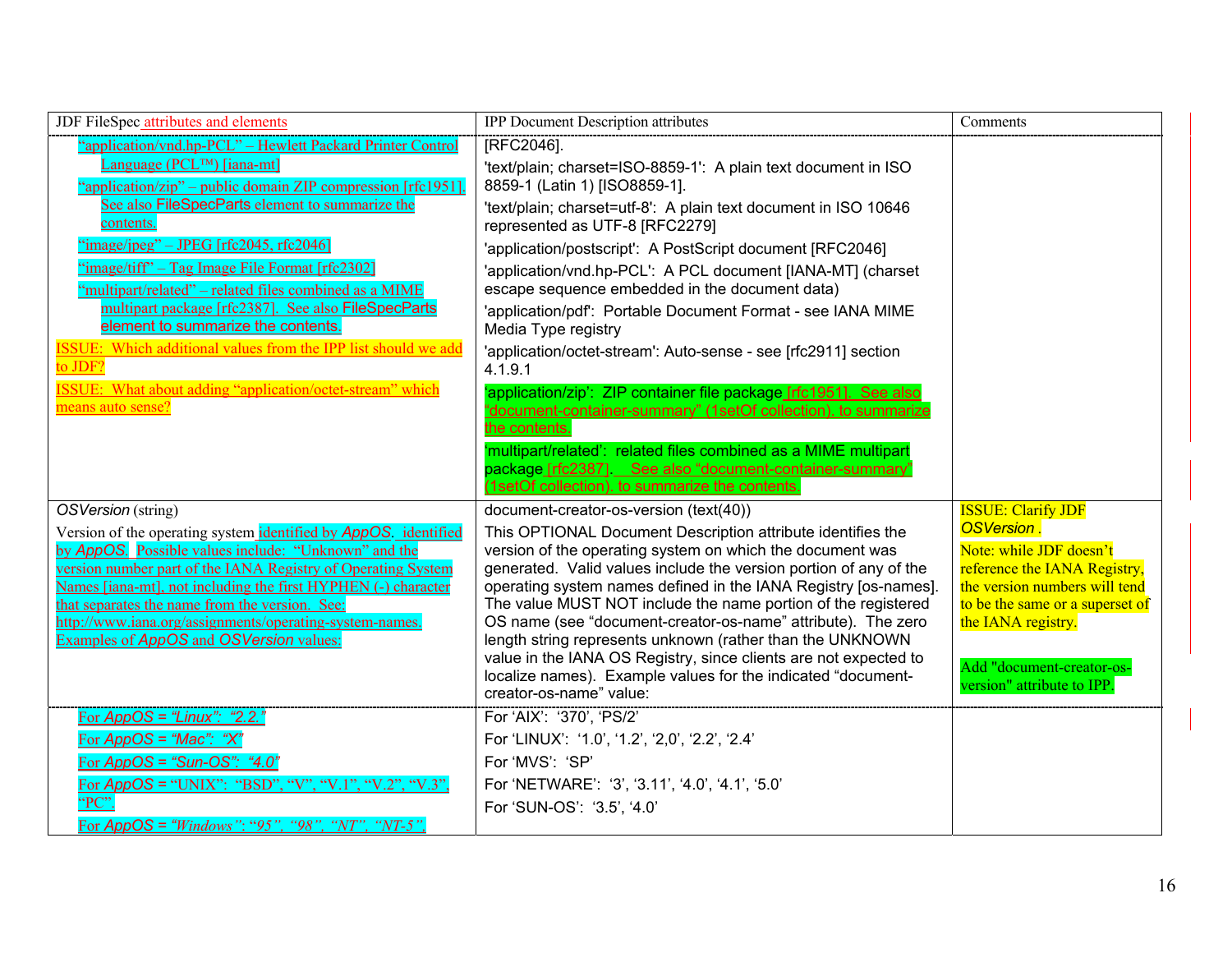| JDF FileSpec attributes and elements                                                                                                                                                                                                                           | <b>IPP</b> Document Description attributes                                                                                                                                                                                                                                                                                                                                                                                                                                                                                                                                                                                                                                                                                                           | Comments                                                             |
|----------------------------------------------------------------------------------------------------------------------------------------------------------------------------------------------------------------------------------------------------------------|------------------------------------------------------------------------------------------------------------------------------------------------------------------------------------------------------------------------------------------------------------------------------------------------------------------------------------------------------------------------------------------------------------------------------------------------------------------------------------------------------------------------------------------------------------------------------------------------------------------------------------------------------------------------------------------------------------------------------------------------------|----------------------------------------------------------------------|
| "2000", "XP".                                                                                                                                                                                                                                                  | For 'UNIX': 'BSD', 'V', 'V.1', 'V.2', 'V.3', 'PC'                                                                                                                                                                                                                                                                                                                                                                                                                                                                                                                                                                                                                                                                                                    |                                                                      |
|                                                                                                                                                                                                                                                                | For 'WINDOWS': '95', '98', 'CE', 'NT', 'NT-2', 'NT-3', 'NT-3.5', 'NT-<br>3.51', 'NT-4', 'NT-5', '2000', 'XP' [not registered yet]                                                                                                                                                                                                                                                                                                                                                                                                                                                                                                                                                                                                                    |                                                                      |
| PageOrder (enumeration)                                                                                                                                                                                                                                        | "page-order-received" (type2 keyword)                                                                                                                                                                                                                                                                                                                                                                                                                                                                                                                                                                                                                                                                                                                | Same semantics                                                       |
| Indicates whether the pages in the file are in reverse order.<br>Possible values are:                                                                                                                                                                          | This attribute specifies the page order of the print-stream pages<br>defined in the document data. The "page-order-received" attribute<br>does not provide any direct processing instructions, it only<br>provides information about the page order so that the client can<br>specify ordinal page numbers with respect to the original source<br>document, rather than having to take into account whether the<br>print stream pages are being sent "one to N" or "N to one". For<br>example, consider such Job Template attributes as "insert-sheet"<br>([pwg5100.3] section 3.5) and "page-overrides" (see [ipp-<br>override]). See [pwg5100.3] section 2.5 for a complete discussion<br>of print-stream page order. Standard keyword values are: |                                                                      |
| <i>Ascending</i> – The first page in the file is the lowest numbered                                                                                                                                                                                           | $'1$ -to-n-order'                                                                                                                                                                                                                                                                                                                                                                                                                                                                                                                                                                                                                                                                                                                                    | Mappable values                                                      |
| page.                                                                                                                                                                                                                                                          | 'n-to-1-order'                                                                                                                                                                                                                                                                                                                                                                                                                                                                                                                                                                                                                                                                                                                                       |                                                                      |
| Descending – The first page in the file is the highest numbered                                                                                                                                                                                                |                                                                                                                                                                                                                                                                                                                                                                                                                                                                                                                                                                                                                                                                                                                                                      |                                                                      |
| page.                                                                                                                                                                                                                                                          |                                                                                                                                                                                                                                                                                                                                                                                                                                                                                                                                                                                                                                                                                                                                                      |                                                                      |
| ResourceUsage (NMTOKEN)                                                                                                                                                                                                                                        |                                                                                                                                                                                                                                                                                                                                                                                                                                                                                                                                                                                                                                                                                                                                                      | Don't put in IPP.                                                    |
| If an element uses more than one FileSpec subelement, this                                                                                                                                                                                                     |                                                                                                                                                                                                                                                                                                                                                                                                                                                                                                                                                                                                                                                                                                                                                      |                                                                      |
| attribute is used to refer from the parent element to a certain child                                                                                                                                                                                          |                                                                                                                                                                                                                                                                                                                                                                                                                                                                                                                                                                                                                                                                                                                                                      |                                                                      |
| element of this type, for example, see <b>Error! Reference source</b><br>not found.ColorSpaceConversionParams.                                                                                                                                                 |                                                                                                                                                                                                                                                                                                                                                                                                                                                                                                                                                                                                                                                                                                                                                      |                                                                      |
| <b>TransferEncoding (NMTOKEN)</b>                                                                                                                                                                                                                              | $\sim$                                                                                                                                                                                                                                                                                                                                                                                                                                                                                                                                                                                                                                                                                                                                               | Don't add to IPP now, but add                                        |
| Type of transfer encoding for purposes of transferring the files.<br><b>TransferEncoding</b> does not specify the character encoding of the<br>files themselves. When receiving files, the receiver first decodes<br>and applies the attributes in this order: |                                                                                                                                                                                                                                                                                                                                                                                                                                                                                                                                                                                                                                                                                                                                                      | "document-transfer-encoding"<br>to IPP in the future when<br>needed. |
| (1) TransferEncoding<br>(2) Mime Type                                                                                                                                                                                                                          |                                                                                                                                                                                                                                                                                                                                                                                                                                                                                                                                                                                                                                                                                                                                                      |                                                                      |
| (3) if <i>Mime Type</i> is a container type (e.g., multipart/related<br>or application/zip), the Mime Type in the FileSpecParts<br>subelement                                                                                                                  |                                                                                                                                                                                                                                                                                                                                                                                                                                                                                                                                                                                                                                                                                                                                                      |                                                                      |
| Possible values include:                                                                                                                                                                                                                                       |                                                                                                                                                                                                                                                                                                                                                                                                                                                                                                                                                                                                                                                                                                                                                      |                                                                      |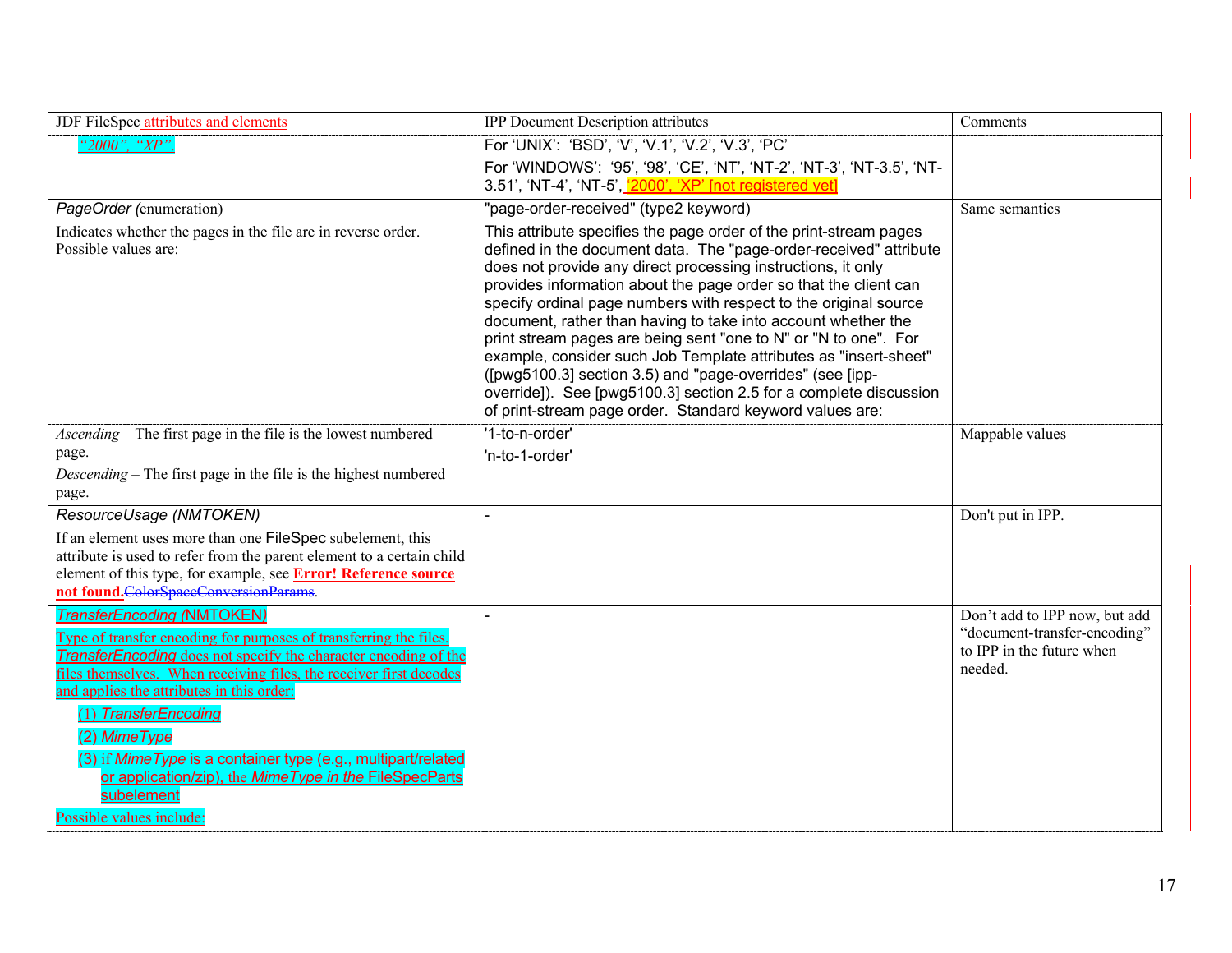| JDF FileSpec attributes and elements                                                                            | <b>IPP Document Description attributes</b> | Comments          |
|-----------------------------------------------------------------------------------------------------------------|--------------------------------------------|-------------------|
| Base64 - A format for encoding arbitrary binary information                                                     |                                            |                   |
| for transmission by electronic mail.                                                                            |                                            |                   |
| BinHex - Binhex encoding converts an 8-bit file into a 7-bit                                                    |                                            |                   |
| format, similar to uuencoding. Binhex format preserves                                                          |                                            |                   |
| file attributes, as well as Macintosh resource forks, and                                                       |                                            |                   |
| includes CRC (Cyclic Redundancy Check) error-checking.                                                          |                                            |                   |
| This encoding method works on any type of file, including                                                       |                                            |                   |
| formatted word processing and spreadsheet files, graphics<br>files, and even executable files (i.e. programs or |                                            |                   |
| applications). Encoded files usually have a .HOX                                                                |                                            |                   |
| extension.                                                                                                      |                                            |                   |
| Note: BinHex is not to be confused with MacBinary                                                               |                                            |                   |
| encoding, which is an 8-bit format. For more information                                                        |                                            |                   |
| see: http://www.natural-                                                                                        |                                            |                   |
| innovations.com/boo/binhex.html#info                                                                            |                                            |                   |
| MacBinary -A format that combines the two forks of a Mac                                                        |                                            |                   |
| file, together with the file information (Name, Creator                                                         |                                            |                   |
| Application, File Type, etc) into a single binary data                                                          |                                            |                   |
| stream, suitable for storage or transferring through non-                                                       |                                            |                   |
| Mac systems. For more information see:                                                                          |                                            |                   |
| http://astronomy.swin.edu.au/~pbourke/dataformats/macbi                                                         |                                            |                   |
| nary/                                                                                                           |                                            |                   |
| None - Default                                                                                                  |                                            |                   |
| UUEncode - A set of algorithms for converting files into a                                                      |                                            |                   |
| series of 7-bit ASCII characters that can be transmitted                                                        |                                            |                   |
| over the Internet. Originally, uuencode stood for Unix-to-                                                      |                                            |                   |
| Unix encode, but it has since become a universal protocol                                                       |                                            |                   |
| used to transfer files between different platforms such as                                                      |                                            |                   |
| Unix, Windows, and Macintosh. Uuencoding is especially<br>popular for sending e-mail attachments. For more      |                                            |                   |
| information see:                                                                                                |                                            |                   |
| http://www.webopedia.com/TERM/U/Uuencode.html                                                                   |                                            |                   |
| <b>UID</b> (string)                                                                                             |                                            | Don't put in IPP. |
| Unique internal ID of the referenced file. This attribute is                                                    |                                            |                   |
| dependent on the type of file that is referenced:                                                               |                                            |                   |
| PDF: Variable unique identifier in the ID field of the PDF file's                                               |                                            |                   |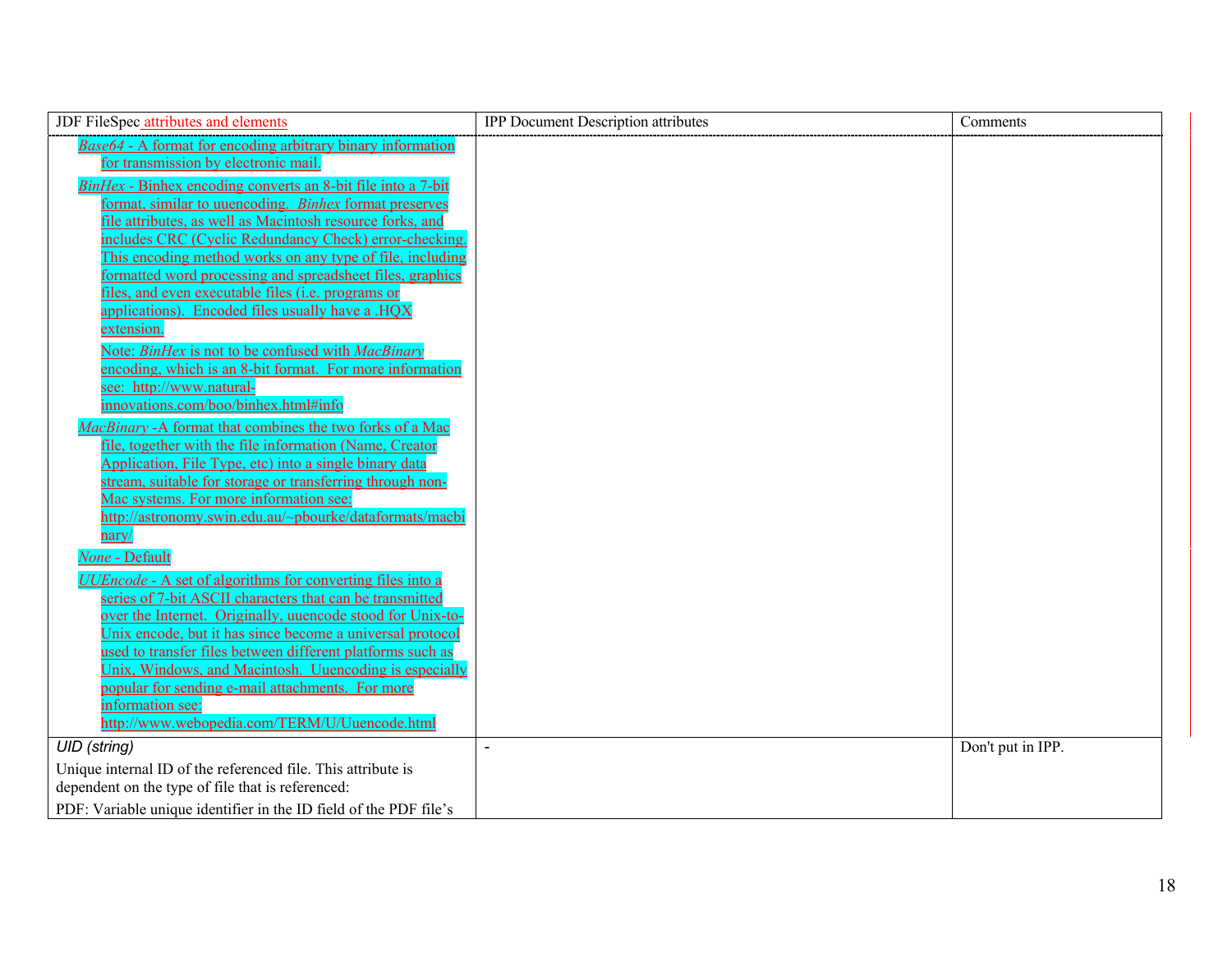| <b>IPP Document Description attributes</b>                                                                                                                                                                                                                                                                                                                                                                                                                                                                                                                                                                                                                                                                                                                                                                                                                                                                                                                                                                                                                                                                                                                                                     | Comments                                                                                                                                                                                                                                                                                                                                                          |
|------------------------------------------------------------------------------------------------------------------------------------------------------------------------------------------------------------------------------------------------------------------------------------------------------------------------------------------------------------------------------------------------------------------------------------------------------------------------------------------------------------------------------------------------------------------------------------------------------------------------------------------------------------------------------------------------------------------------------------------------------------------------------------------------------------------------------------------------------------------------------------------------------------------------------------------------------------------------------------------------------------------------------------------------------------------------------------------------------------------------------------------------------------------------------------------------|-------------------------------------------------------------------------------------------------------------------------------------------------------------------------------------------------------------------------------------------------------------------------------------------------------------------------------------------------------------------|
|                                                                                                                                                                                                                                                                                                                                                                                                                                                                                                                                                                                                                                                                                                                                                                                                                                                                                                                                                                                                                                                                                                                                                                                                |                                                                                                                                                                                                                                                                                                                                                                   |
|                                                                                                                                                                                                                                                                                                                                                                                                                                                                                                                                                                                                                                                                                                                                                                                                                                                                                                                                                                                                                                                                                                                                                                                                |                                                                                                                                                                                                                                                                                                                                                                   |
|                                                                                                                                                                                                                                                                                                                                                                                                                                                                                                                                                                                                                                                                                                                                                                                                                                                                                                                                                                                                                                                                                                                                                                                                |                                                                                                                                                                                                                                                                                                                                                                   |
|                                                                                                                                                                                                                                                                                                                                                                                                                                                                                                                                                                                                                                                                                                                                                                                                                                                                                                                                                                                                                                                                                                                                                                                                | Same semantics and values.                                                                                                                                                                                                                                                                                                                                        |
| The URI of the document to be printed by reference. The Printer<br>pulls the file at its convenience.                                                                                                                                                                                                                                                                                                                                                                                                                                                                                                                                                                                                                                                                                                                                                                                                                                                                                                                                                                                                                                                                                          |                                                                                                                                                                                                                                                                                                                                                                   |
|                                                                                                                                                                                                                                                                                                                                                                                                                                                                                                                                                                                                                                                                                                                                                                                                                                                                                                                                                                                                                                                                                                                                                                                                | <b>Clarify JDF UserFileName</b>                                                                                                                                                                                                                                                                                                                                   |
|                                                                                                                                                                                                                                                                                                                                                                                                                                                                                                                                                                                                                                                                                                                                                                                                                                                                                                                                                                                                                                                                                                                                                                                                | Don't add "user-file-name" to<br>IPP until requested.                                                                                                                                                                                                                                                                                                             |
| $\overline{a}$                                                                                                                                                                                                                                                                                                                                                                                                                                                                                                                                                                                                                                                                                                                                                                                                                                                                                                                                                                                                                                                                                                                                                                                 | Not sure I understand.                                                                                                                                                                                                                                                                                                                                            |
|                                                                                                                                                                                                                                                                                                                                                                                                                                                                                                                                                                                                                                                                                                                                                                                                                                                                                                                                                                                                                                                                                                                                                                                                | Don't put in IPP.                                                                                                                                                                                                                                                                                                                                                 |
|                                                                                                                                                                                                                                                                                                                                                                                                                                                                                                                                                                                                                                                                                                                                                                                                                                                                                                                                                                                                                                                                                                                                                                                                |                                                                                                                                                                                                                                                                                                                                                                   |
|                                                                                                                                                                                                                                                                                                                                                                                                                                                                                                                                                                                                                                                                                                                                                                                                                                                                                                                                                                                                                                                                                                                                                                                                |                                                                                                                                                                                                                                                                                                                                                                   |
|                                                                                                                                                                                                                                                                                                                                                                                                                                                                                                                                                                                                                                                                                                                                                                                                                                                                                                                                                                                                                                                                                                                                                                                                | <b>Add a DocumentPart to JDF</b>                                                                                                                                                                                                                                                                                                                                  |
| This OPTIONAL Document Description attribute summarizes the<br>document format content of the body parts, if the document's<br>document format is a container type, such as 'multipart/related' or<br>'application/zip'. If a Printer supports such a container MIME type,<br>the Printer MUST support this "document-container-summary"<br>Document Description attribute and all the member attributes in<br>Error! Reference source not found. Table 10 that the Printer<br>supports as top level Document Description attributes. The<br>purpose of the "document-container-summary" attribute is to allow<br>a receiving Printer to determine whether or not it supports all of the<br>document formats in the supplied instance of the container.<br>However, the "document-container-summary" attribute does not<br>provide means to associate each collection value with particular<br>document in the archive file, so it does not provide a "manifest" of<br>the container.<br>The member attributes defined for this collection are listed in [doc-<br>obj] Table 10 and are the same as those defined for the<br>corresponding Document Description attributes themselves, i.e., a | FileSpec which has a subset of<br>the FileSpec attributes.<br>Include only the intensive<br>attributes, i.e., the ones that<br>can apply to multiple parts<br><b>ISSUE:</b> Rainer suggest that<br>the sub-parts of a zip file or<br>multipart file can be<br>represented using JDF<br>partitioning, so that we don't<br>need to add sub-elements to<br>FileSpec. |
|                                                                                                                                                                                                                                                                                                                                                                                                                                                                                                                                                                                                                                                                                                                                                                                                                                                                                                                                                                                                                                                                                                                                                                                                | "document-uri" (uri)<br>document-container-summary (1setOf collection)<br>recursive definition. But there MUST NOT be any duplicate<br>collection values, that is no collection values with all the same                                                                                                                                                          |